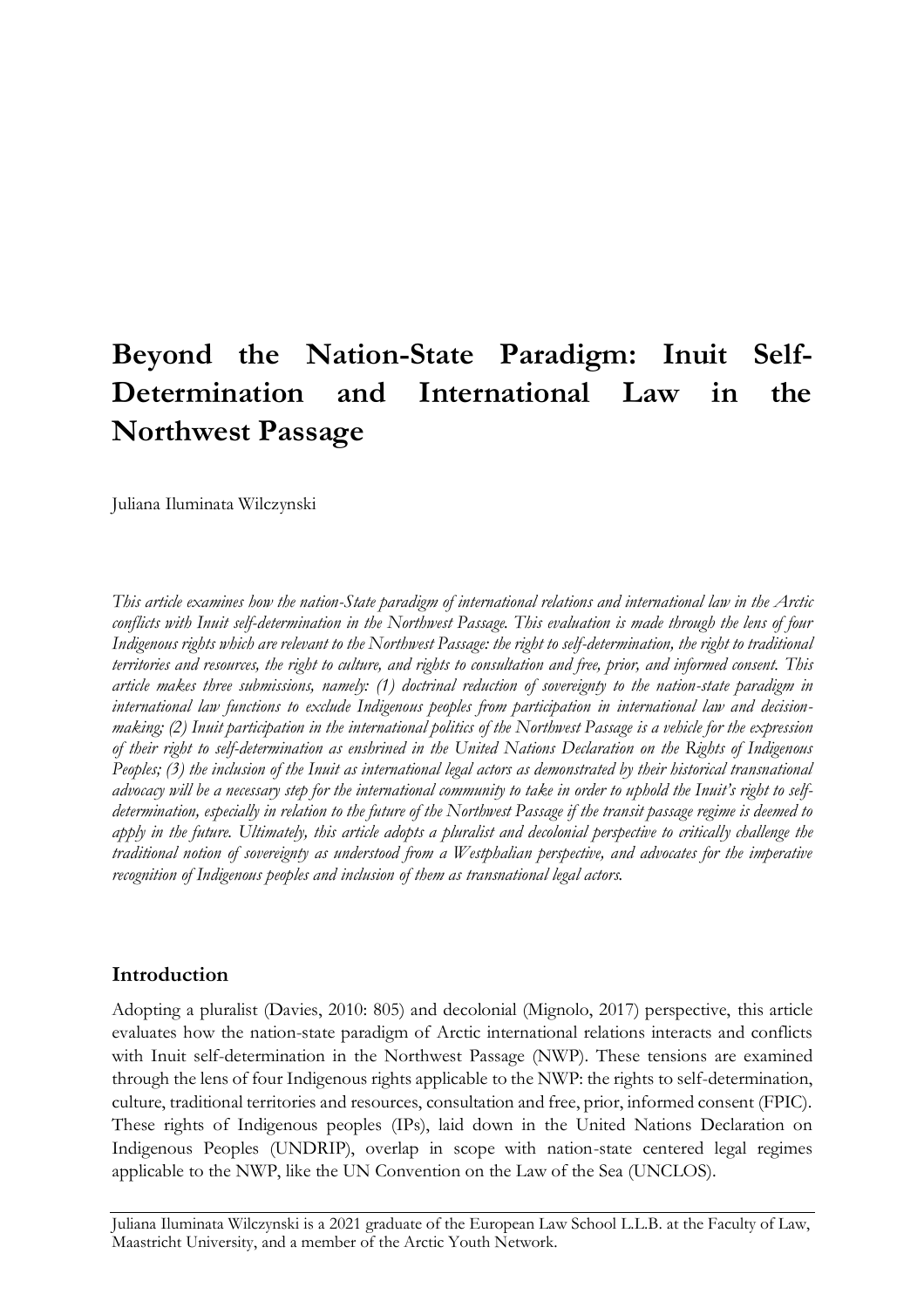The Inuit Canadian domestic context remains the focus of this article, while the greater Inuit polity<sup>1</sup> is referenced to in relation to Inuit transnationalism. Utilizing the doctrinal method, deductive analysis is developed on the basis of existing decolonial, political, and legal scholarship, referencing legal texts, and Inuit representative statements. The author clarifies her positionality as non-Indigenous, and she does not claim to define the Inuit experience nor to be an expert in Indigeneity.

This article proceeds by placing the development of international law in its historical context to demonstrate the disconnect between international law and Indigenous dispossession. This historical context circumscribes Indigenous advocacy in the twenty-first century, and illuminates the limitations imposed by nation-state sovereignty doctrine on Indigenous recognition. This article sets out the domestic legal context in Canada applicable to the NWP, exploring the comprehensive Land Claims Agreements (LCAs) negotiated by Inuit, and legal pluralism, demonstrating overlapping sovereignties in the NWP.

Next, this article lays out the applicability of human and Indigenous rights to the NWP. These rights are then elaborated in the context of their overlap with State-centered legal regimes in the NWP, and the NWP dispute. The nexus of these conflicting notions of sovereignty lies in the overlap in territorial scope between LCAs, UNDRIP, and UNCLOS.

### **Indigenous dispossession**

IPs were first conceptualised as non-sovereigns in Franciscus de Vitoria's sixteenth century lectures concerning the colonial encounter in the West Indies, (Anghie, 2005)<sup>2</sup> through which sovereignty doctrine emerged, where 'Indians' were deemed non-sovereign because their 'cultural practices' conflicted with natural law.<sup>3</sup> Following the transition from divine to natural law, the Peace of Westphalia in 1648 reconfigured political structures (Lesaffer, 2004) giving rise to a nation-State framework of international relations, whereby positivism replaced natural law (Shaw, 2003). As Empires expanded through colonization, the law of nations "…became less universalist in conception and more...a reflection of European values" (Shaw, 2003: 27).

Positivism became the framework which reconstructed "the entire system of international law based on the...new version of sovereignty doctrine" (Anghie, 2005: 41) through a 'racialised scientific lexicon<sup>24</sup> excluding non-Europeans, and non-Christians, from international law, as, "it would be impossible for a nomadic tribe...to come under" the provisions of international law (Lawrence, 1895: 136).

Recognition doctrine, purporting that States entered the community of nations upon recognition by other sovereigns, allowed property rights to be "derived from natives...even before European sovereignty has existed over the spot" (Anghie, 2005: 80),<sup>5</sup> preventing IPs from deriving sovereign rights (Anghie, 2005). Sovereignty over Indigenous territories was established by application of doctrines, including the discovery doctrine which characterised Indigenous territories as legally unoccupied, or *terra nullius,* and, "represented the legal conclusion that Indigenous peoples possessed no international legal existence" (Macklem, 2008: 184). Sovereignty doctrine dispossessed IPs because legal personality was only bestowed to enable transfer of title to colonial powers(Anghie, 2005). The application of this framework led to acquisition of sovereignty over adjacent traditional marine spaces of IPs (Hamilton, 2019).

In the twentieth century, international institutions materialised in parallel to the decolonisation process (Anghie, 2005). The emergence of the right to self-determination was perceived as a violation of the obligation to maintain 'territorial integrity', (UNGA Res. 15/14 XV, 1960),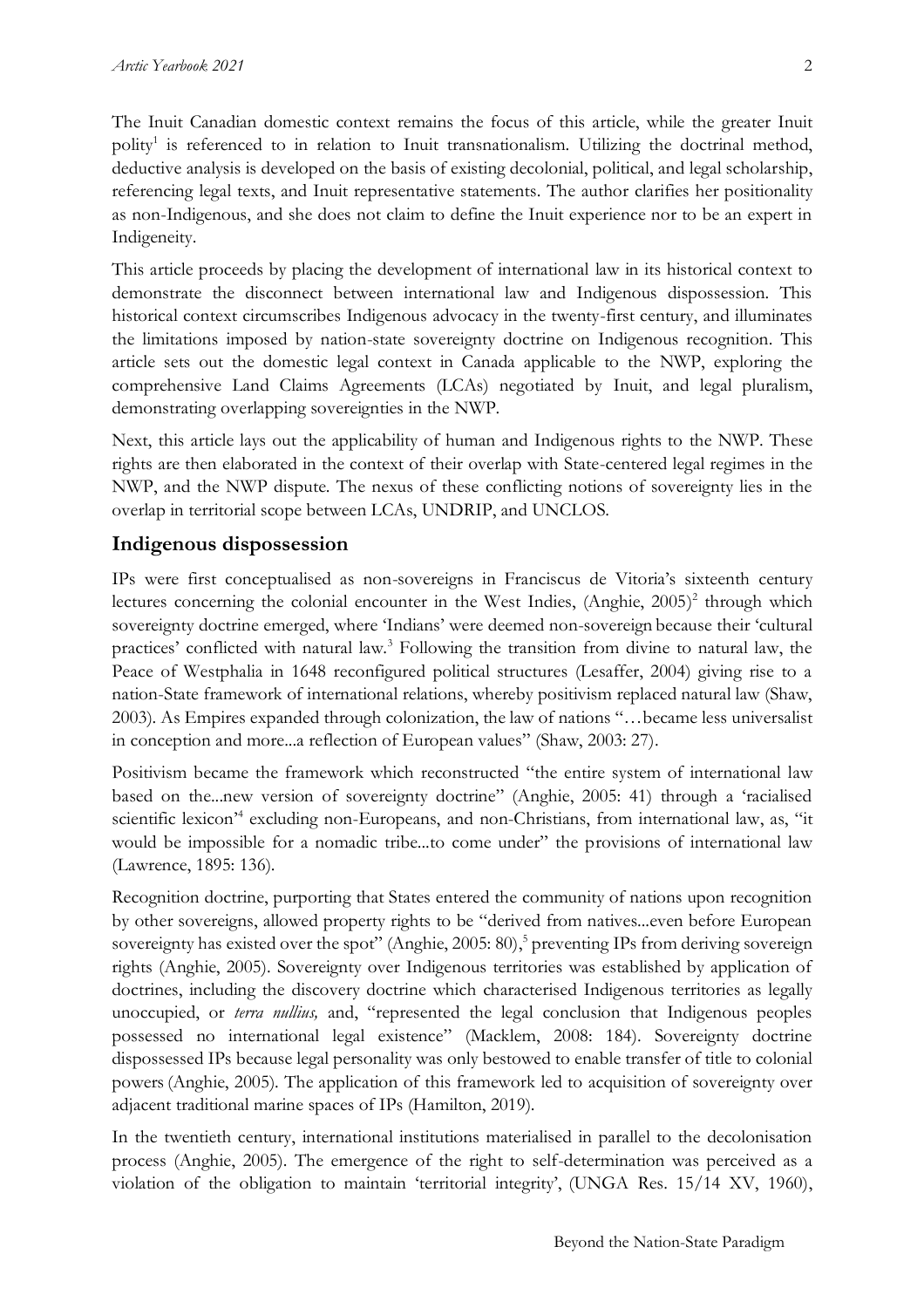prompting a 1970 United Nations General Assembly (UNGA) Declaration, from which the 'blue water doctrine' limited pursuit of sovereign independence to colonized populations "separated by water from their parent colonial State" (UNGA Res. 26/25 XXV, 1970: 9). This doctrine has arguably had the greatest impact on the right to self-determination, as it limited legal capacity by the geographic location of IPs' traditional territories (Macklem, 2008).

Thus, international law became the tool by which IPs were dispossessed from their traditional territories and excluded from participation in international relations. Within this historical context, IPs are excluded from legal frameworks qualified on Statehood which are applicable to their traditional territories and through which they must advocate for their rights.

# **Crown sovereignty and Inuit Nunangat**

Inuit have lived along the NWP long before the imposition of Crown sovereignty (ICC, CIDSA, 2009, para. 1.2). European nations claimed sovereignty over North America by application of the *terra nullius* doctrine (Macklem, 2001).<sup>6</sup> No single event marks establishment of Crown sovereignty over *Inuit Nunangat* (Morrison, 2021),<sup>7</sup> but 'exploration' of the NWP facilitated acceptance of *de facto* and *de jure* Crown sovereignty over the Canadian Arctic. In 1670, the Hudson's Bay Company Charter granted the company legal title to about half of present-day Canadian territory, (Hudson's Bay Company Charter, 1670) initiating Crown acquisition of sovereignty over the Canadian Arctic (Morrison, 2021). Remaining present-day Northwest Territories, and Southern Nunavut were annexed into the Charter in 1821, and in 1870, Hudson's Bay Company transferred title of its lands to Canada, which included all but the Arctic archipelago (Morrison, 2021).

Crown sovereignty over the remaining archipelago was strengthened during the cartographic process of the Arctic (Morrison, 2021). Canada advanced sovereignty claims most successfully through military occupation of Inuit territory. State police organs were established in new Arctic outposts, coinciding with Inuit relocations to Grise Fiord and Resolute Bay in the 1950s (Morrison, 2021; Kunuk 2008). Since then, the motive behind these relocations have been thoroughly debated in the literature, in official reports, and at different government fora.<sup>8</sup>

Although a narrative has emerged claiming that Inuit were used as 'human flagpoles' to further Canadian sovereignty, archival records, and Inuit oral histories suggest that the relocations were not primarily motivated by sovereignty claims (Lackenbauer, 2020: xv). As Lackenbauer points out, the crux of the matter is that the relocations inflicted trauma on relocated Inuit communities. Crucially, Inuit's longstanding use and occupancy of the Arctic is the basis for Canada's Arctic sovereignty, as laid out in the LCAs, regardless of whether they were used as 'human flagpoles' or not (Lackenbauer, 2020: xv).

In 1985, Secretary of State for External Affairs Joe Clark stated in the House of Commons that, "From time immemorial Canada's Inuit people have used and occupied the ice as they have used and occupied the land" (Joe Clark, 1985). Ultimately, the accumulation of events in which Canada asserted sovereignty supplemented by historic Inuit occupancy eventually contributed to the crystallisation of Canadian sovereignty over the Arctic. Nevertheless, the NWP is not universally recognised as Canadian territorial waters, as the US contends that the NWP is an international strait (NSPD-66/HSPD-25, 2009; National Strategy for the Arctic Region, 2013).

# **Legal pluralism**

The existence of legal pluralism in Canada was confirmed in the *Haida Nation* (*Haida Nation v. British Columbia,* 2004) and *Taku River Tlingit First Nation* (*Taku River Tlingit First Nation v. British*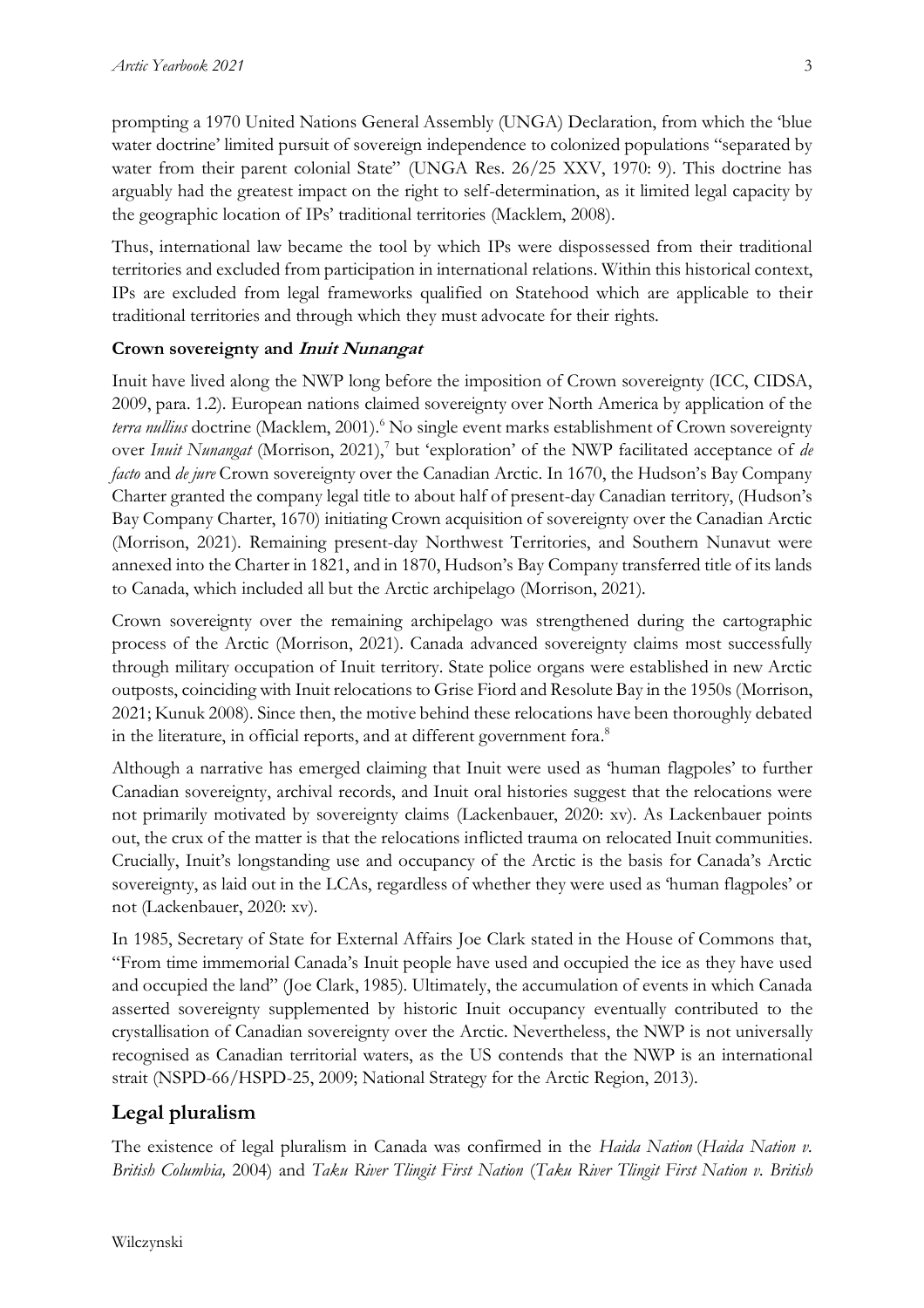*Columbia,* 2004) cases in which the Canadian Supreme Court acknowledged 'pre-existing Aboriginal sovereignty'. The Court characterised Crown sovereignty in the present as *de facto,*  (*Haida Nation v British Columbia,* 2004: para. 32) asserting that overlapping Indigenous and Crown sovereignty claims must be reconciled through treaties (*Haida Nation v British Columbia,* 2004, para. 17).

Canada has appropriated pre-existing Aboriginal sovereignty to advance Arctic sovereignty claims (Nicol, 2017) through unrequited agreements with Inuit, as it is argued that Canada maintains Inuit in a situation of disenfranchisement and State dependency (NTI, 2006).

#### *Land Claims Agreements*

Inuit have negotiated five 'comprehensive land claims agreements' with Canada (Policy Options, 2007). While all five treaties<sup>9</sup> have scope in the NWP, two are explored here: the 1984 Inuvialuit Final Agreement (IFA) (IFA, 2005) and the 1993 Nunavut Land Claims Agreement (NLCA) (NLCA, 1993). In 1973, the Canadian Supreme Court held that IPs hold aboriginal title to historically occupied territories (*Calder v British Columbia,* 1973: 394). Following *Calder*, the government announced a policy to negotiate land claims with IPs who could prove aboriginal title on the basis of historic occupation (Crowe, 2019). In 1982, the Canadian Constitution was amended to recognise rights of IPs (*Constitution Act,* 1982: § 35 (2)), including treaty rights (*Constitution Act,* 1982: § 35 (1) jo. 35 (3)).

Inuit negotiated their 1984 IFA on the basis of the 1977 *Inuit Land Use and Occupancy Project* report demonstrating historic use and occupancy of land, water, and sea ice. (IFA, 2005; Milton Freeman Research Limited, 1976). This report, commissioned by the Department of Indian and Northern Affairs, demonstrated Inuit use and occupancy of land ice including in the NWP (Milton Freeman Research Limited, 1976; Lajeunesse, 2016: 265) Inuvialuit Inuit ceded aboriginal title and rights to Canada (IFA, 2005: para. para. 3.(4) jo. para. 3. (5)) in exchange for rights and privileges (IFA, 2005: para. 3.(4) jo. para. 3. (11)) including rights of consultation, title to approximately 95,000 km<sup>2</sup> in traditional lands,  $(IFA, 2005: para. 7.(a)-(b) jo. 7.(2) jo. 7.(3))$  limited autonomy, and oil royalties (IFA, 2005: para. 7.52 jo. 7.53 jo. 7.54). The 1993 NLCA required cession of aboriginal title in exchange for title to approximately 350,000 km<sup>2</sup> in traditional lands, (NLCA, 1993: para. 19.1.1-19.5.1), the right to establish a semi-autonomous Territorial Government, (NLCA, 1993: para. 2.10.4) and marine management rights (NLCA, 1993: para. 15).

Notwithstanding, "all Aboriginal peoples with modern treaties report that the Government of Canada fails to carry out various treaty obligations" (Policy Options, 2007). Through the LCAs, Canada's NWP sovereignty was strengthened on the basis of Inuit occupancy yet corresponding rights laid down in the NLCA have failed to be implemented by Canada (Fenge & Quassa, 2009; Nunavut Settlement Agreement, 2015). This failure of implementation is well documented in reports documenting its implementation status (Nunavut Implementation Panel, 2000; 2004; 2008; 2011). Nunavut Tunngavik Incorporated (NTI), tasked to implement the NLCA, sought litigation in 2006 to enforce the NLCA (NTI, 2006). This culminated in a 2015 out-of-court settlement agreement. (Nunavut Settlement Agreement, 2015). Canada opposed the adoption of UNDRIP in 2007, citing Section 35 of the *Constitution Act of 1982* as evidence that it protected the IP rights (Campbell, 2015). Ironically, this was only a year after NTI initiated proceedings against Canada for failing to implement the NLCA. In 2016, Canada signaled its intention to adopt and implement UNDRIP (*Government of Canada,* 2021). In June 2021, Bill C-15 codifying UNDRIP received royal assent and entered into force (Bill C-15, 2020-2021; UNDRIP Act, 2021).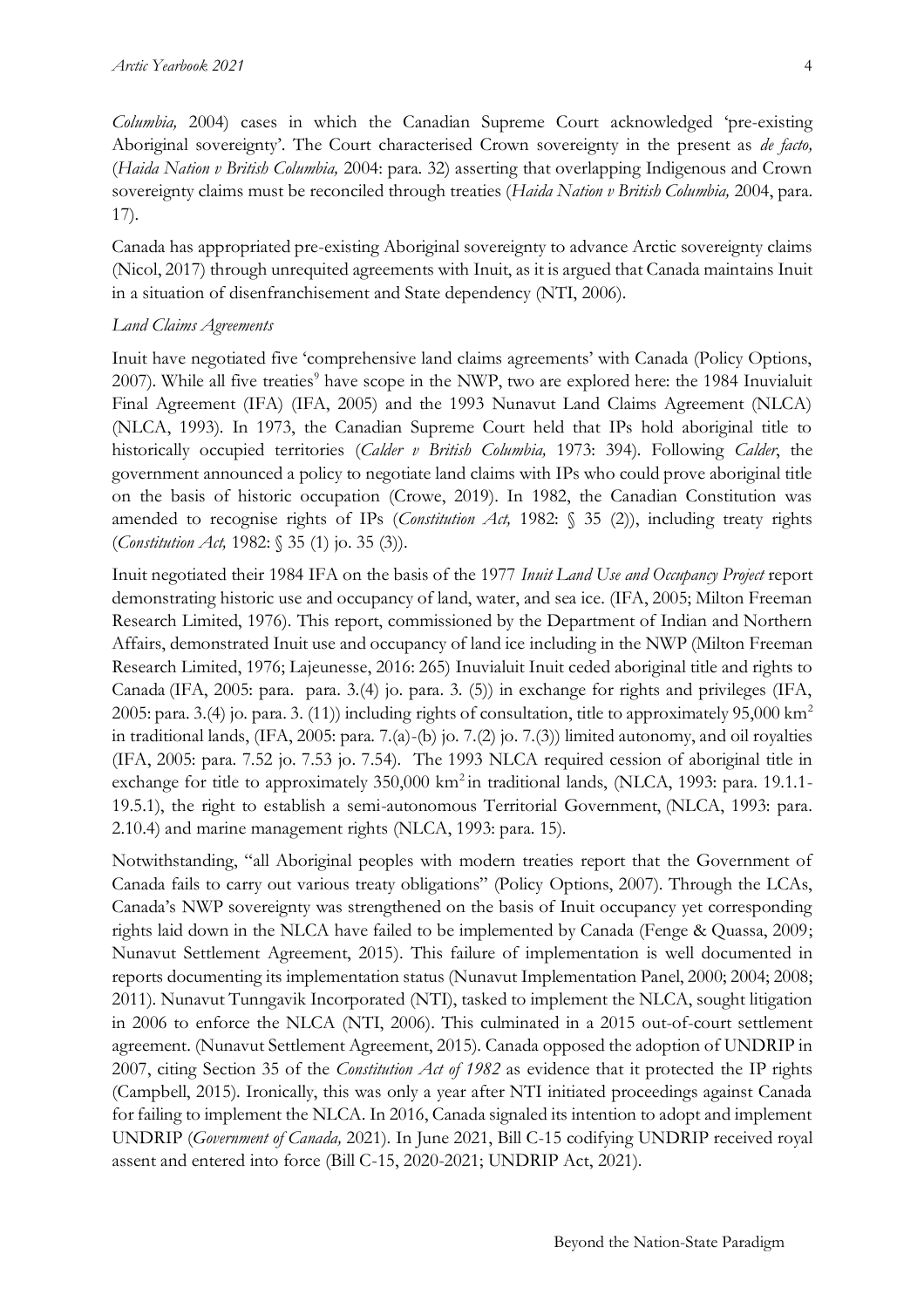Canada's distorted perception of Indigenous rights has served the interests of advancing Canadian Arctic sovereignty. Unlike UNDRIP, the NLCA constructs a unique relationship between State sovereignty and Indigenous self-determination, limits the exercise of self-determination by allowing "continuous assertion of sovereignty by the State government over lands and waters within Canada's Arctic" (Nicol, 2017: 804).

The LCA process may reflect a state strategy to dispossess IPs of traditional territories (Samson, 2016). The LCA process extinguished aboriginal title rights and concluded assertion of State sovereignty over *Inuit Nunangat*. Nicol argues that UNDRIP conflicts with the IFA and NLCA, as UNDRIP self-determination standards do not support negotiation of rights in exchange for cession of aboriginal title (Nicol, 2017), as aboriginal title recognition is necessary to the realization of self-determination. Inuit contend that LCAs reflect an understanding of shared jurisdiction of traditional territories (ICC, 2019). Now that UNDRIP has been codified into Canadian law, a new framework must emerge to understand how UNDRIP standards will interact with LCAs, Inuit sovereignty, UNCLOS, and Canada's Arctic sovereignty.

### *Arctic Waters Pollution Prevention Act (AWPPA)*

In 1969, the *SS Manhattan,* an American oil-tanker became the largest commercial vessel to sail the NWP (Policy Options, 2007). In response, Canada adopted the AWPPA, citing 'Canada's responsibility' to Inuit welfare as reason to enact environmental protection in the 'internal waters of Canada.' (AWPPA, 1985: Art. 2(2)).Even though the AWPPA had an environmental rationale for its adoption, coinciding with the growing environmentalist movement of the 1970s, and a rationale to protect Inuit, it also reaffirmed Canadian territorial sovereignty in the Arctic by establishing a jurisdiction to enforce anti-pollution laws in its territorial waters (Government of Canada, 2017). In 2009, Canada adjusted the application of this act from 100 to 200 nautical miles (An Act to amend the Arctic Waters Pollution Prevention Act, 2009; Art. 234 UNCLOS).

### **Arctic narratives**

While Inuit lead Arctic narratives in the Canadian context, global Arctic narratives still center around the eight Arctic States and their interests, economic and political. These narratives overlook the sempiternal existence of IPs, "communities...whose lives, cultures, histories, and societies predate the imposition of the nation-State on them, people who have lived on the northern cap of the globe for thousands of years" (Christie, 2011: 329) These narratives reinforce State-centered conceptions of Arctic sovereignty, and inform legal culture and policy. Ultimately, these narratives limit the legal imagination of a sovereignty practice not circumscribed by the nation-State paradigm, which the author describes as State-centered international relations.<sup>10</sup> Hence, two points must be made; the first being that Inuit have conceptualised an expression of sovereignty and selfdetermination outside of secession (CIDSA, 2009: para. 1.6). Secondly, most Inuit proudly acknowledge their multifaceted identities as both Inuit and Canadians, and support Canadian sovereignty in the NWP (ICC, 2019). However, this does not excuse Canada from implementing LCAs, or from fulfilling UNDRIP's standards.

Inuit continue to demand treatment by Canada in compliance with LCAs and human rights, primarily through calls for inclusion in NWP decision-making, especially as it involves international actors in traditional territories. Accordingly, exercise of Inuit self-determination means inclusion in decision-making processes that impact their traditional territories, and resources at national and international level (Christie, 2011: 343). Inuit seek greater participation in decision-making at international level on environmental regulations, shipping regulations, and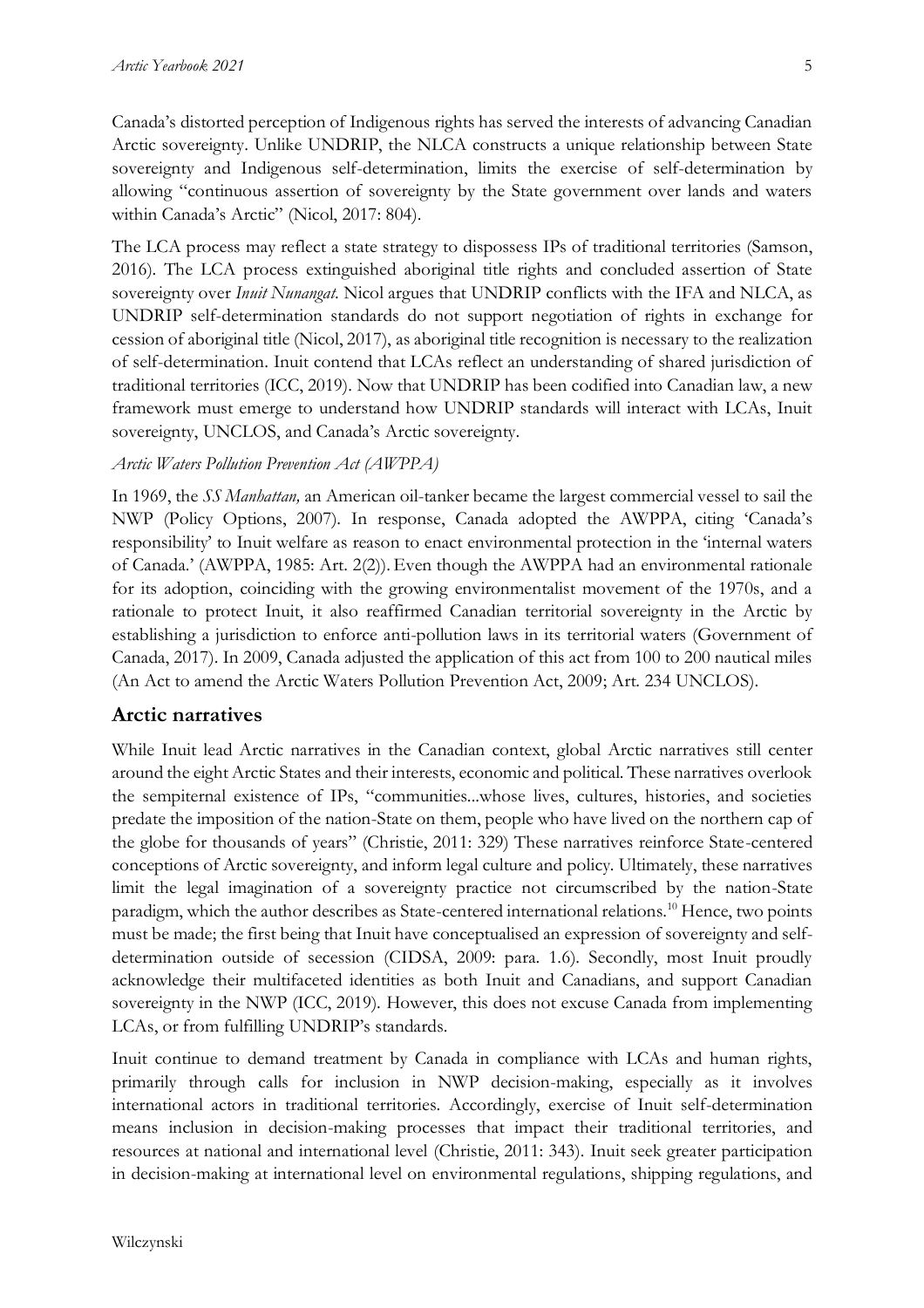advocate for recognition of Indigenous human rights at international level (CIDSA, 2009: para. 3.4-3.5) At national level, Inuit seek adequate implementation of LCAs, implementation of UNDRIP, consultation on issues of Arctic tourism, and equitable access to water and healthcare infrastructure (ITK, 2021).

### **International human rights and Indigenous rights**

Indigenous rights have been contentious since their emergence in international law. Whether Indigenous rights exist within the general human rights framework, or whether they occupy a separate legal sphere, and whom this framework applies to remains debated (Chen, 2014). This section outlines Indigenous rights in international law, and evaluates the status of four rights applicable to the NWP.

Legal protection is qualified upon fulfillment of criteria identifying the right-holder and thereafter attaching protection. Scholars have attempted to define 'Indigenous peoples' to develop the Indigenous rights regime. However, "historically speaking, indigenous peoples have suffered from definitions imposed by others" (Daes, 1995: para. 6). This sentiment is echoed by Indigenous representatives (Simpson, 1997). The author acknowledges historical oppression faced by IPs by way of imposition of legal definitions. Accordingly, this article adopts Anaya's (1996) definition of IPs as, "living descendants of pre-invasion inhabitants of lands now dominated by others" (3).

Within the general human rights framework, Indigenous peoples are protected by the International Covenant on Civil and Political Rights (ICCPR), the International Covenant on Economic, Social, and Cultural Rights (ICESCR), and the International Convention on the Elimination of All Forms of Racial Discrimination (CERD), all enjoying near universal ratification. UN human rights committees have evolved to interpret their conventions<sup>11</sup> in light of the rights of IPs (ILA, 2010). UNDRIP was adopted by the UNGA in 2007, with four votes against it from States containing significant IP populations, including Canada. All four States now endorse UNDRIP (Chircop et al., 2019).

UNDRIP is the most articulate international human rights framework pertaining to IPs. UNDRIP weaves individual human rights (UNDRIP, 2007: Art. 1) along with rights carved out by the Indigenous rights regime. As a UNGA resolution, UNDRIP is not strictly binding under international law. Nevertheless, many contend<sup>12</sup> that some provisions of UNDRIP codify customary international law (CIL), regionally or internationally, or reflect general principles of international law (Barnabas, 2017). An ILA report asserted that human rights committees now demonstrate reliance on UNDRIP in interpreting widely-ratified human rights conventions (ILA, 2010), and that although UNDRIP as a whole does not yet reflect CIL, specific provisions do (ILA, 2012).

At its minimum, UNDRIP illuminates available protections within the international human rights framework (Barnabas, 2007: 244), and must be interpreted through this framework (UNDRIP, 2007: Preamble). It must also be interpreted in recognition of collective rights, as IPs maintain that a unique framework of Indigenous rights separate from the general human rights regime (Wiessner, 1999) is necessary "to secure their cultural survival" (Chen, 2014) amidst systemic oppression faced by virtue of their Indigeneity. This mutually symbiotic relationship of individual and collective protection on the basis of human and Indigenous rights is reflected in UNDRIP, as "UNDRIP recognises and affirms...IPs as a collective or as individuals" (UNDRIP, 2007: Art. 2). Additionally, Inuit affirm their unique status as IPs in the Arctic (CIDSA, 2009: para. 1.8).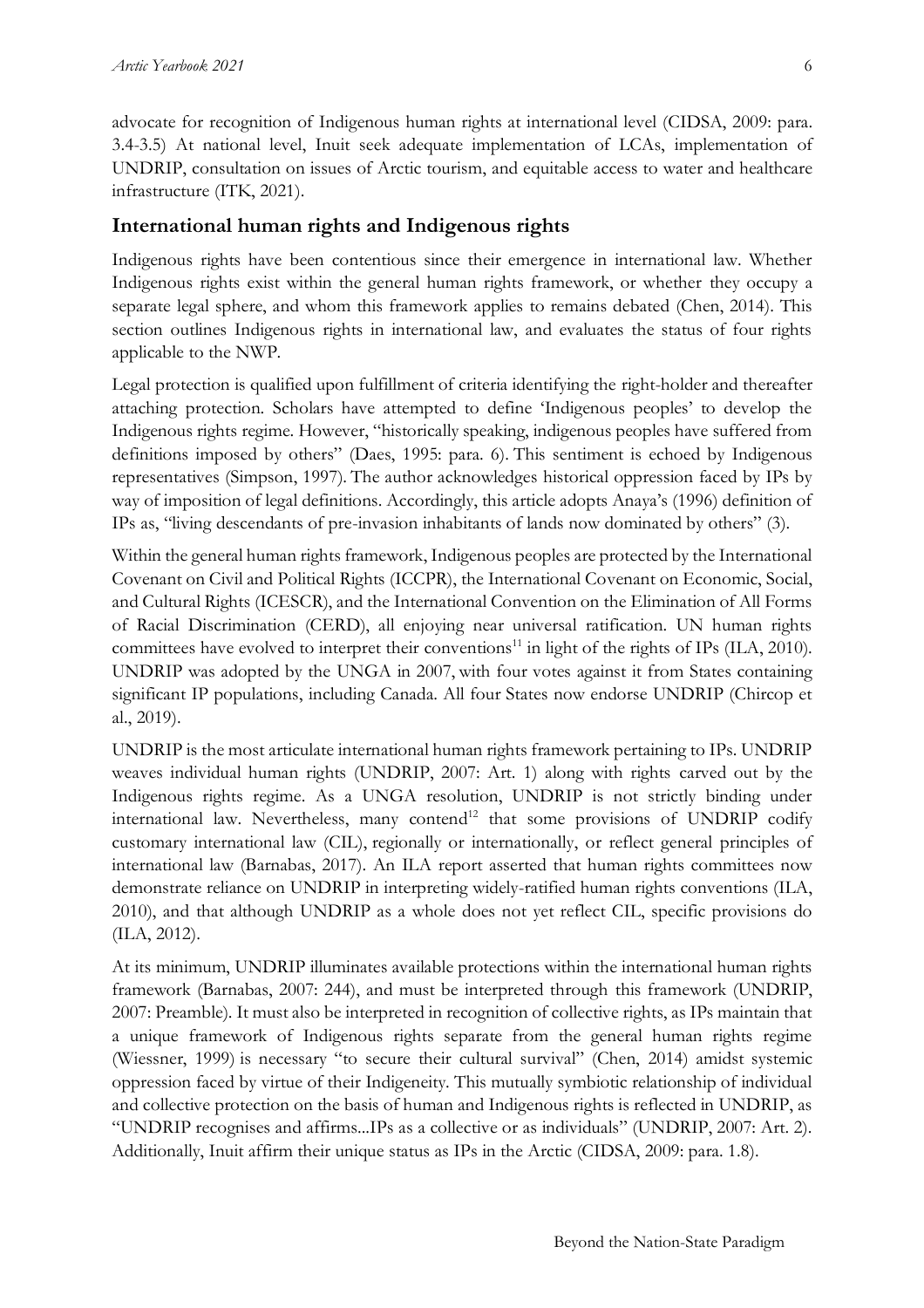## **Applicability of human rights to the Northwest Passage**

The principle that human rights are applicable within a State's territory (VCLT, 1980: Art. 29) or in a space subject to State jurisdiction, is reflected in human rights conventions (ICCPR, 1966: Art. 2(1); ECHR, 1953: Art. 1; ACHR, 1969: Art. 1(1)). As State territory includes not only internal waters, but also territorial sea and archipelagic waters, (UNCLOS, 1982: Art. 2(1) jo. Art. 49) human rights law is applicable therein (Enyew, 2019). Similarly, as States maintain jurisdiction through effective control (UNHRC, General Comment 31, 2004: para. 3; *Case Concerning Armed Activities on the Territory of the Congo,* 2005: para. 216; *Legal Consequences of the Construction of a Wall in the Occupied Palestinian Territory,* 2004: para. 107-113) over their exclusive economic zone (EEZ), human rights law is also applicable there (Enyew, 2019). Thus, Indigenous and human rights overlap in geographic scope with UNCLOS.

#### *Right to self-determination*

The right to self-determination is regarded as the cornerstone of the Indigenous rights regime, but remains heavily debated. Indigenous peoples maintain that the collective right to selfdetermination and its recognition is "essential for their survival and development" (Eide, 1982: para. 70). The right is grounded in the UN Charter (UN Charter 1945: Art. 1(2)) and Common Art. 1 ICCPR and ICESCR, defining the right to self-determination as the right to "...freely determine their political status and freely pursue their economic, social, and cultural development." Art. 3 UNDRIP articulates the right to self-determination, mirroring Common Art. 1 ICCPR and ICESCR. The International Court of Justice (ICJ) has established the right of nomadic peoples to self-determination (*Western Sahara,* 1975: para. 70, 80), and characterised the right as *erga omnes* (*Case concerning East Timor*, 1995: para. 29; *Legal Consequences of the Construction of a Wall in the Occupied Palestinian Territory,* 2004: para. 88)*.*

The right to self-determination has an internal and external dimension. The external dimension is characterised by freedom of a group to independently choose its 'international status' without interference, while the internal dimension entails rights to autonomously design a government within the territorial boundaries of a nation-State (Wiessner, 1999). Exercise of external selfdetermination is limited by Art. 46 (1) UNDRIP, prohibiting "any action which would dismember or impair, totally or in part, the territorial integrity or political unity of sovereign and independent States." States associate the right to self-determination with secessionist movements and perceive it as a threat to territorial integrity and State sovereignty (Urrutia, 1996). This is further impacted by the *uti possidetis juris* principle*,* which aims "to achieve the stability of territorial boundaries by preserving the former administrative or colonial boundaries of a State." (Zyberi, 2009: 449; *Case concerning the Frontier Dispute,* 1986: para. 26). Conversely, scholars question "whether the right to self-determination can be really exercised if it can only be implemented following borders...settled by colonizing states" (Chen, 2014: 6).

Chen (2014) describes the right to self-determination in UNDRIP envisioning "full participation of Indigenous peoples in decisions concerning them...or having some form of territorial autonomy" (6). Accordingly, the author suggests that Inuit are already exercising external selfdetermination, through their transnational advocacy for inclusion in State-centered regimes applicable to the NWP. Accordingly, without full Inuit inclusion in commercial, political, and legal processes of the NWP their right to self-determination as IPs is hindered.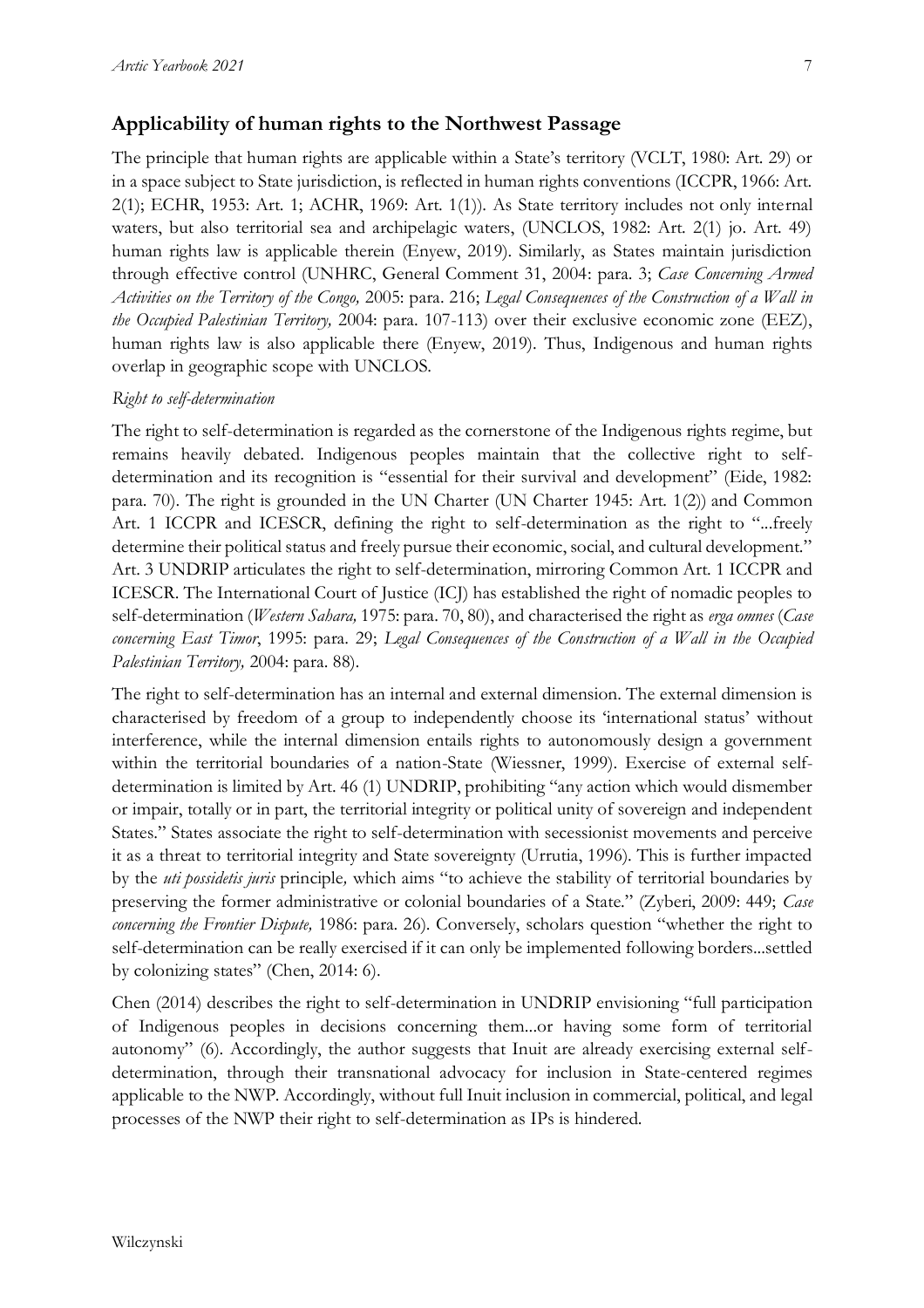#### *Right to traditional territories and resources*

The right to traditional territories and resources entails, "the right to maintain and strengthen their distinctive spiritual relationship with their traditionally owned or otherwise occupied and used lands, territories, waters, and coastal seas and other resources…" (UNDRIP, 2007: Art. 25). Art. 26 UNDRIP asserts this relationship as a property right, and IPs are entitled to "own, use, develop, and control" these spaces, by which States must recognise their "customs, traditions, and land tenure systems." This right has also been applied by regional human rights bodies<sup>13</sup> and arguably represents at least regional customary international law (ILA, 2010; Anaya & Williams, 2001; Wiessner, 1999).

Although Art. 25 and 26 UNDRIP specify traditional 'waters and coastal seas', human rights bodies have not adequately applied this norm to marine spaces (Enyew, 2019). Nevertheless, the definition for traditional lands in ILO Convention no. 169<sup>14</sup> has been extended to include marine spaces traditionally occupied and used by Indigenous peoples. (ILO 169, 1991: Art. 13 (2)). Similarly, a UN study on Indigenous peoples found rights to traditional territories applicable to oceans and seabeds (Toki, 2016: 3). Indigenous peoples maintain that these rights are applicable to marine spaces including sea-ice (ILO, 1989: 4).

Inuit have used and occupied NWP sea-ice and waters for 'time immemorial' (ICC, 2009: para. 1.2), as evidenced in the *Inuit Land Use and Occupancy Project* report commissioned by the Canadian Government (Milton Freeman Research Limited, 1976) and in the *Sea Ice is Our Highway* report demonstrating traditional occupancy of sea-ice (ICC, 2008: ii). Importantly, the latter report elaborates that, "Inuit do not distinguish between the ground upon which our communities are built and the sea ice upon which we travel, hunt, and build igloos...Land is anywhere our feet, dog teams, or snowmobiles can take us" (ICC, 2008: para. 1.2.2). As NWP sea-ice and its resources are the traditional territory and resources of Inuit, Inuit are entitled to all rights arising therefrom.

#### *Right to culture*

The right of IPs to their culture is enumerated in several human rights frameworks, including Art. 27 ICCPR, Art. 15 (1) ICESCR, and in Art. 11-13, 15 and 34 UNDRIP. Importantly, the scope of the right to culture in relation to IPs has been clarified by the UN Human Rights Committee (UNHRC): "[C]ulture manifests itself in many forms, including a particular way of life associated with the use of land resources, especially in the case of Indigenous peoples. That right may include such traditional activities as fishing or hunting…" (UNHRC, General Comment 23, 1994: para. 7).

The UNHRC has applied this notion in Art. 27 cases.<sup>15</sup> The Committee on Economic, Social and Cultural Rights (UNCESCR) asserts that, "the strong communal dimension of Indigenous peoples" cultural life...includes the right to the lands, territories and resources which they have traditionally owned, occupied or otherwise used or acquired" (UNCESCR, General Comment 21, 2009: para. 36). Thus, the right to traditional territories, and resources is inextricably linked to the right to culture.

The right to culture has been interpreted in the context of marine spaces, and as Enyew (2019) argues, this right is "equally applicable to marine spaces and resources" (53). In the *Apirana Mahuika* case concerning Maori fishing rights, UNHRC found that, "economic activities may come within the ambit of article 27 [ICCPR], if they are an essential element of the culture of a community." (*Apirana Mahuika et al v New Zealand,* 2000: para. 9.3). As Inuit in the NWP practice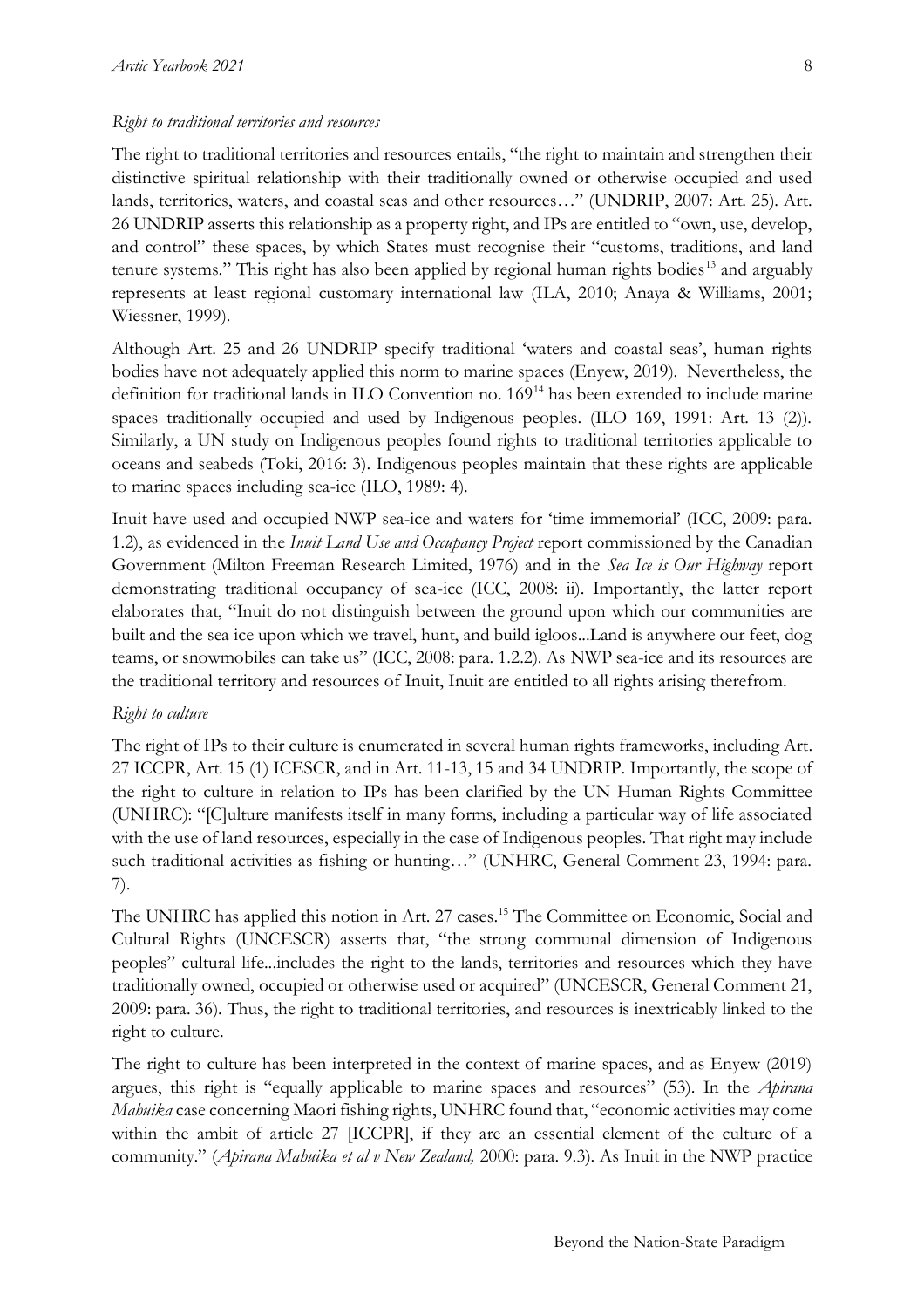their culture by means of hunting, fishing, and associated activities (ITK, 2018), their cultural practice is dependent on their distinct spiritual and economic relationship with the NWP.

### *Rights to consultation, and FPIC*

Although the right to consultation in decision-making is a tenet of the right to self-determination, consultation and FPIC are also recognised in UNDRIP as procedural rights giving effect to selfdetermination (UNDRIP, 2007: Art. 3, 19, 29(2), 32(2)). Art. 19UNDRIP affirms that "States shall consult and cooperate in good faith" with IPs to obtain "free, prior, and informed consent before adopting and implementing legislative or administrative measures that may affect them." Furthermore, FPIC of IPs must be acquired if projects impact traditional marine spaces (UNDRIP, 2007: Art. 32 (2)), and projects involving "storage or disposal of hazardous materials" in traditional territories (UNDRIP, 2007: Art. 29(2)).

The Expert Mechanism on the Rights of Indigenous Peoples, asserts that FPIC must be acquired in "matters of fundamental importance for their rights, survival, dignity and well-being" (UNHRC, UN Doc A/HRC/18/42, 2011: para. 22). The UNHRC and Inter-American Court of Human Rights have applied a standard of 'major impact' and 'substantial interference' to situations in which FPIC of IPs must be acquired (UNHRC, *Ángela Poma Poma v Peru,* 2006: para. 7.6; IACtHR, *Saramaka People v Suriname,* 2007: para. 134, 137; Enyew, 2019).

An issue therefore arises as to how Inuit agency can be advanced if commercial or legal processes, occur on the broader international scale, where Inuit lack standing. Furthermore, State-centered regimes like UNCLOS have high normative value in international law. As the Indigenous rights regime is still developing higher normative status, legal regimes which qualify participation on Statehood have the potential to supersede Indigenous rights in marine spaces with overlapping scope.

### **Inuit transnationalism**

In 2008, Denmark, Canada, the US, Russia and Norway issued the Ilulissat Declaration, deeming UNCLOS as the principal legal framework applicable to the Arctic Ocean (Ilulissat Declaration, 2008). Khan (2019) argues that the declaration "brought to the forefront the exclusion of Arctic Indigenous peoples in intergovernmental deliberations over Arctic resources and sovereignty disputes" (682). In response, Inuit Circumpolar Council (ICC), a transnational organization representing Inuit across the US, Canada, Russia, and Greenland issued the Circumpolar Inuit Declaration on Sovereignty in the Arctic (CIDSA) asserting that the Ilulissat Declaration "neglected to include Inuit in Arctic sovereignty discussions in a manner comparable to Arctic Council deliberations" (CIDSA, 2009: para. 2.6).

CIDSA states, "the inextricable linkages between issues of sovereignty and sovereign rights in the Arctic and Inuit self-determination...require states to accept the presence and role of the Inuit as partners in the conduct of international relations" (ICC, CIDSA, 2009: para.3.3). Inuit envision exercise of self-determination as participation and recognition beyond the limitations of the nation-state paradigm of international relations (ICC, CIDSA, 2009: para. 1.4, 3.3). As UNCLOS is a state-centered conception of maritime sovereignty, Inuit can only subvert this paradigm through exercise of self-determination via recognition "as a legitimate actor in global politics" (Shadian, 2010: 493). Through CIDSA, Inuit have challenged the Westphalian construction of sovereignty in the Ilulissat Declaration.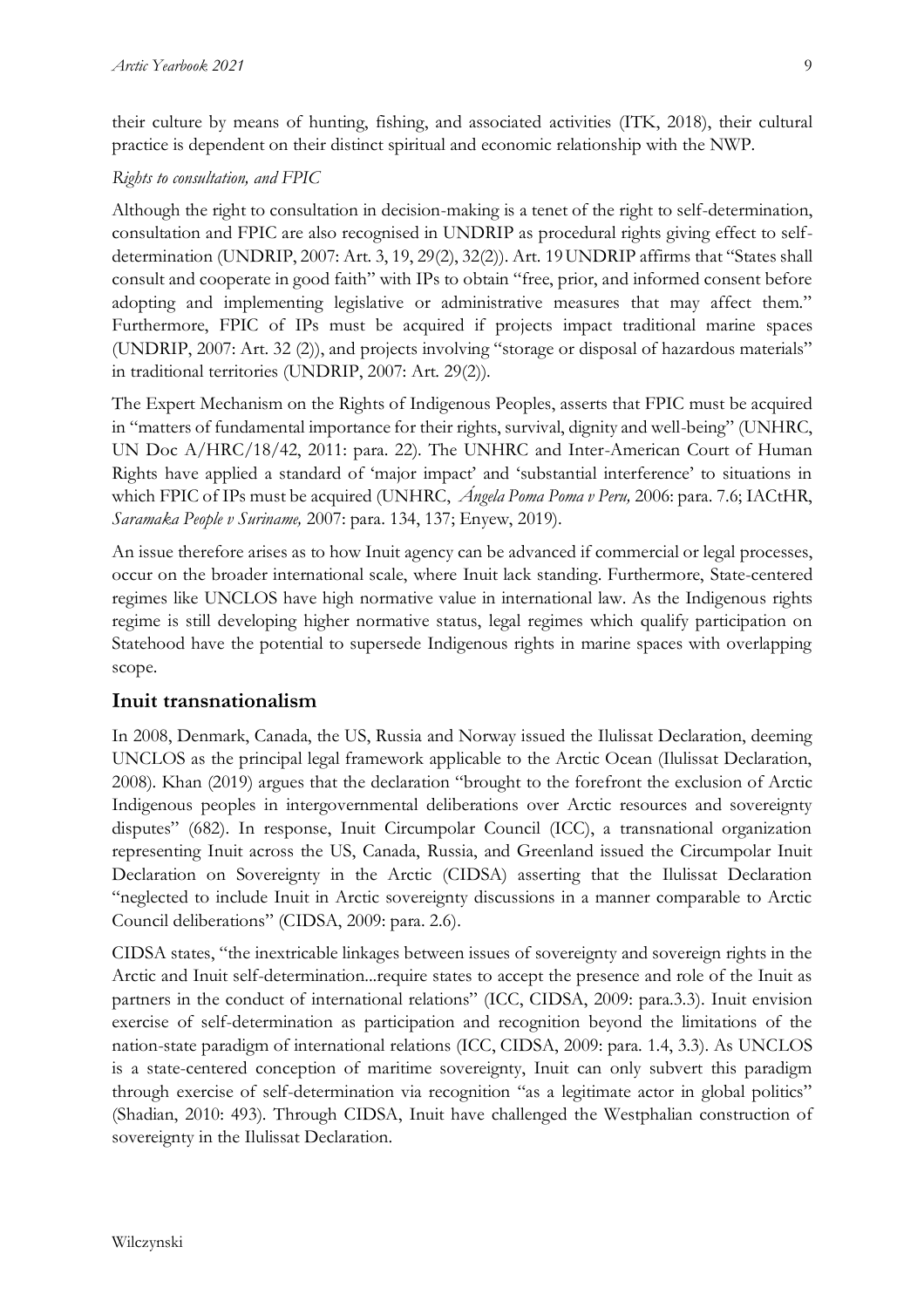Inuit transnationalism coincides with the changing dynamic of international law. As Shadian (2014) explains, "instead of [international law] being created and controlled by states…[it] now includes a wide range of new stakeholders, who are creating, interpreting, and enforcing new informal rules and normative behaviours" (129). Since 1977, the Inuit Circumpolar Council has contributed to the evolution of international law, relating to human rights, sustainable development and have advocated for recognition 'as subjects of international law' (Shadian, 2014: 124). At the ICC's founding, ICC President Hopson explained that "We must elevate our [Inupiat] Arctic claims to the status of an international effort to secure equal justice all across the North American Arctic" (Hopson, 1977).

Furthermore, the ICC has elaborated that, "In order to achieve greater recognition and protection of Inuit rights by states, it is beneficial to also seek endorsement and support for Inuit rights at international level." (ICC, 1992 (as cited in) Shadian, 2014: 124). Recognition as international legal subjects would directly benefit Inuit, as it would incorporate sharing of traditional knowledge in the development of international policy and law which directly impacts their traditional territories. This would represent a practice of self-determination not only at regional level, but at international level.

In the present, Inuit continue their transnational advocacy and denounce their exclusion from international relations, as evidenced by CIDSA (ICC, 2009), their participation in the Arctic Council, and their advocacy at the International Maritime Organization (IMO). The ICC has specifically denounced their exclusion from the drafting of shipping regulations at the IMO which apply to the NWP, and called for inclusion of traditional knowledge in maritime policy-making (ICC, 2018). Inuit participation in the Arctic Council provides an important example of what an Indigenous inclusive intergovernmental Arctic governance framework can look like, as it involves the eight Arctic States and six permanent participants representing Arctic IPs. Although all Permanent Participants have "full consultation rights in all aspects of the Council's work," (Khan, 2019: 681) they lack formal voting rights. Nevertheless, Permanent Participants provide "extraordinary influence over all issues for consideration due to the consensus decision making approach of the Arctic Council" (Dorough, 2017: 82). The Arctic Council has produced three binding agreements bringing together States and IPs 'sitting at the same table' (Khan, 2019: 690).

Through their transnational advocacy, Inuit exercise external self-determination, as Inuit continue to seek greater inclusion in international relations and policy-making which impacts their traditional territories. Similarly, Indigenous rights to FPIC, consultation, and self-determination established by the Indigenous rights regime are disregarded through legal frameworks which are qualified on Statehood, reinforcing colonial power matrices. Accordingly, inclusion and recognition of Inuit and other IPs as international legal actors, specifically as it relates to the application of UNCLOS in the NWP will be a necessary step for the international community to take to uphold Indigenous rights, because state-centered regimes like UNCLOS do not account for IP rights or historic use and occupation of maritime territories like the NWP.

While Inuit have negotiated extensive local governance powers through their LCAs, they still lack recognition as international legal subjects. As Khan notes, "despite many overlapping dimension of state and indigenous sovereignty" over natural resources, the "consistent refusal to recognize Indigenous peoples as 'sovereign legal actors' has been one of the primordial and enduring injustices of international law, since the time of early colonial encounters and treaty-making between Indigenous peoples and Europeans" (Khan, 2019: 676-677).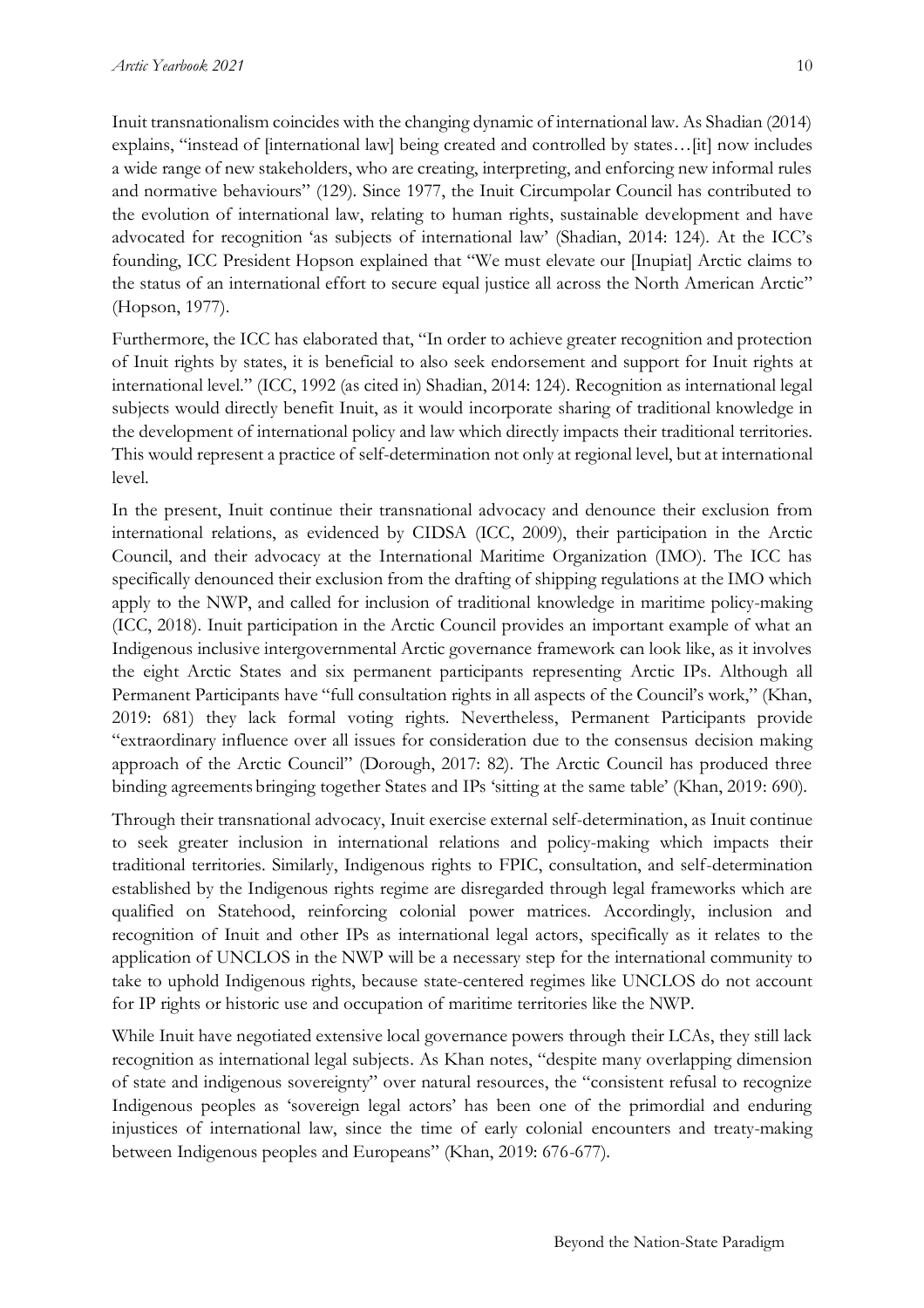Although the NWP is subject to an extensive framework of Canadian anti-pollution shipping regulations (Art. 234 UNCLOS; Pharand, 2007: 41) Inuit seek consultative status at the IMO, to promote international action on the regulation of Heavy Fuel Oil (HFOs), black carbon, greenhouse gas emissions, noise and air pollution, issues which already impact Indigenous rights in the NWP and which are not yet adequately addressed by national and international environmental regulations (ICC, 2021). Additionally, international advocacy is vital to ensure protection against the unique human rights impacts that IPs face in the wake of climate change are addressed at international level. 16

As Khan points out, "In the case of the Arctic, Indigenous transnational activism introduces an Indigenous sovereignty in international relations that is different from, and cannot be subsumed under, state sovereignty or state-determined conceptions of self-determination" (Khan, 2019: 677). These overlapping sovereignties point to a need for Canada to include Inuit in decision-making involving international actors concerning the NWP, to meet UNDRIP's and its own constitutional standards.

# **Northwest Passage dispute**

UNCLOS holds high normative status in international law, representing "a monumental achievement of the international community, second only to the charter of the United Nations." (Koh, 1982). Yet UNCLOS, UNDRIP, and the human rights regime overlap in scope (Chircop et al., 2019). Under UNCLOS, "navigation rights are arguably the international community rights that have received the strongest possible level of protection in all ocean spaces" (Chircop et al., 2019: 103-104). While UNCLOS accounts for interaction with 'generally accepted international rules and standards', (UNCLOS, 1982: Art. 21(1)) it does not acknowledge Inuit customary laws of ocean stewardship.UNCLOS's fundamental mandate is to protect nation-State sovereignty over maritime spaces (UNCLOS, 1982).

The status of the NWP has been disputed for over seven decades. The primary actors involved in this dispute are Canada, and the US. Both positions of the dispute have been hashed out in the literature,<sup>17</sup> and whether it is or isn't an international strait falls outside of the scope of this article. Nevertheless, it must be noted that if the NWP is not already an international strait, it may potentially be deemed to fall under the transit passage regime in the future due to climate change. Warming temperatures melt sea-ice, making it possible for more international ships to sail the NWP.

To be considered an international strait, a waterway must fulfill a geographic and a functional criterion. The geographic criterion entails a strait connecting "one part of the high seas or an exclusive economic zone and another part of the high seas or an exclusive economic zone" (UNCLOS, 1982: Art. 37; *The Corfu Channel Case,* 1949: 28). The ICJ has also emphasized the decisive criterion as being the geographic one (*Corfu Channel Case,* 1949: 28). The functional criterion requires the strait to be a useful route in the sense that it should be in use as a waterway for international navigation, and mere possibility of navigation does not satisfy the functional criterion if not accompanied by historic and present use (Pharand, 2007: 35). Additionally, Pharand has stressed that the functional criteria will not apply if the 'strait' was considered to be internal waters prior to the ratification of UNCLOS, as Canada only ratified UNCLOS in 2003, after their declaration of straight baselines around the Arctic archipelago in 1985 (Joe Clark, 1985; Pharand, 2007: 59).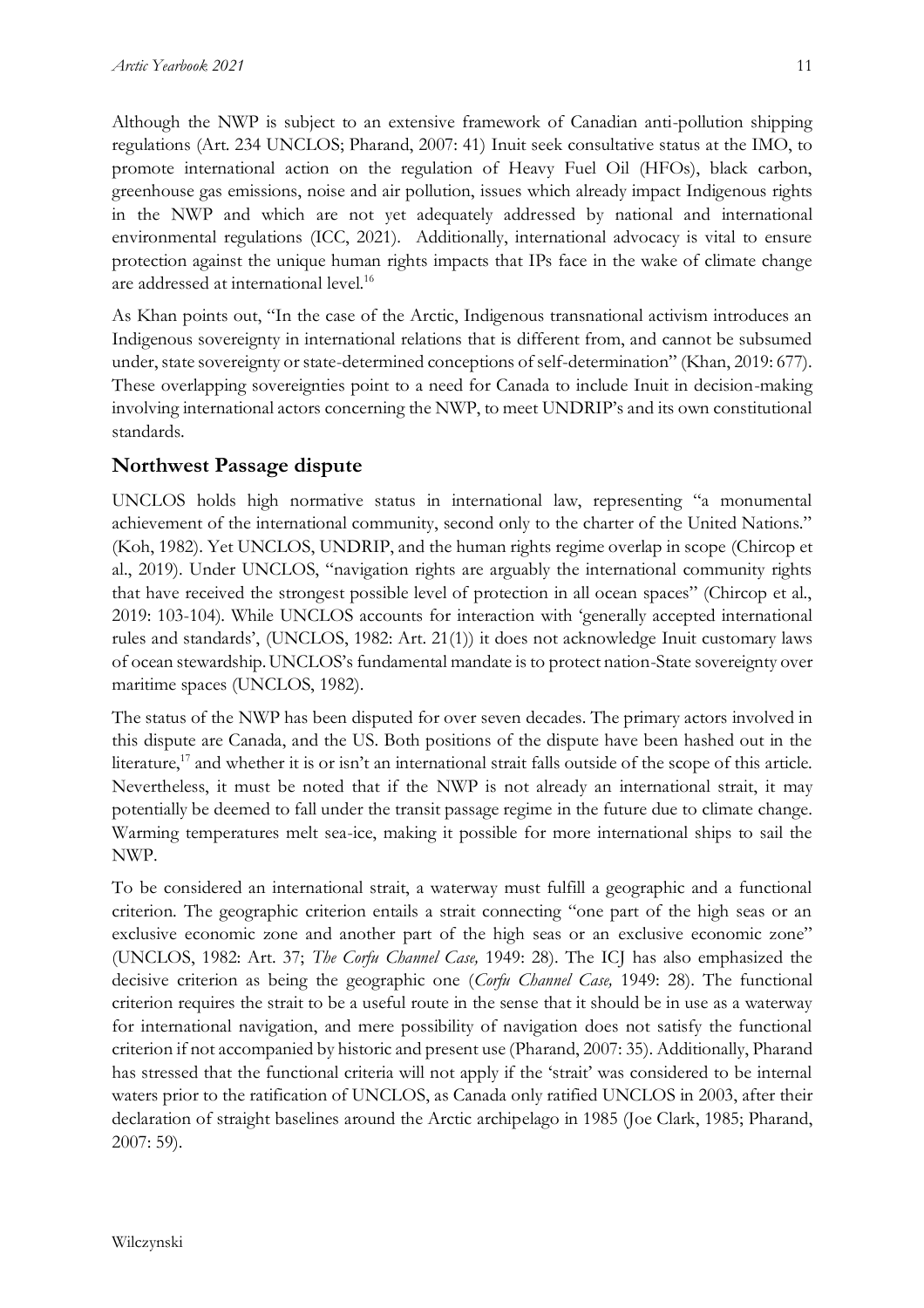Part III UNCLOS dictates international straits falling under the transit passage regime (UNCLOS, 1982: Art. 37), and those under the innocent passage regime (UNCLOS, 1982: Art. 38 (1) jo. Art. 45 (1) (a); and Art. 45 (1) (b)). The US has asserted that the NWP is an international strait falling under the transit passage regime. An international strait falling under the transit regime connects one part of the high seas or EEZ to another part of the high seas or EEZ through the territorial sea (UNCLOS, 1982: Art. 37). If the NWP were deemed an international strait, the transit passage regime may apply because geographically, the NWP can be characterised as several waterways connecting the Atlantic Ocean or Canadian EEZ to the Pacific Ocean or Canadian EEZ through Canadian territorial seas.

As the geographic criterion is already fulfilled, and as the dispute centers around the functional criterion, the improved navigability from sea-ice melt could potentially lead to increased shipping in the NWP which may eventually be permitted through a transit passage regime. It is also difficult to foreshadow which dispute settlement procedure would apply, and whether it would involve Inuit, and thus, the discussion is limited to the consequences of the NWP being deemed a strait falling under transit passage. Although transit passage navigation is subject to stringent international regulations concerning maritime safety (UNCLOS, 1982: Art. 39 (2) (a); SOLAS, 1980), and pollution (UNCLOS, 1982: Art. 234) it is still understood as a more liberal regime than innocent passage. Strait States must not suspend transit passage, unless the ship acts contrary to Part [III] UNCLOS (Rothwell, 2018).

Although the NWP is subject to robust marine pollution regulations domestically, and internationally, Inuit have only been involved in the drafting of binding Arctic Council-negotiated agreements. Inuit contend that these regulations are not sufficient to protect the NWP (ICC, 2018). Arctic marine ecosystems are fragile (UNGA Res. 68/70, 2014), as climate change enhances seaice melt. Increase in sea-ice melt, specifically in the NWP, may contribute to a potential ruling of the NWP falling under a regime of transit passage, but results would be uncertain if sent to an international tribunal. In this scenario, climate change and subsequent imposition of a transit passage regime will facilitate an increase in shipping activity in the Northwest Passage. Increased shipping activity is already intensifying incidental waste and noise pollution in the NWP, which is of great concern to the Inuit (ITK, 2018).

# **Inuit self-determination**

Recalling that the right to self-determination in UNDRIP envisions "full participation of indigenous peoples in decisions concerning them," (Chen, 2014: 6) this conflicts with Inuit exclusion from UNCLOS and IMO regulatory processes. As Nicol (2017) explains, "based upon Westphalian understanding of State sovereignty, UNCLOS remains the framework for State claims to maritime spaces. It allows that States, and only States, have the right to claim maritime territory." (806). Accordingly, lacking statehood, Inuit have no standing before international tribunals, leaving Inuit interests systematically unaccounted for. Inuit have thus advocated for inclusion in UNCLOS (Nunatsiaq News, 2013) and IMO processes, and for incorporation of traditional knowledge into regulatory processes (ICC, 2018).

Sonic pollution from shipping impacts marine life in the NWP (Hauser et al., 2018). Ice-breaking activity affects the exercise of the right to culture, as Inuit have been known 'to get stuck' while out hunting on sea-ice (Carter et al., 2018). Because Inuit are excluded from the UNCLOS regime and IMO regulatory processes, their right to self-determination is hindered, as those regimes are applicable in the NWP. While Inuit have extensive local governance powers, as negotiated through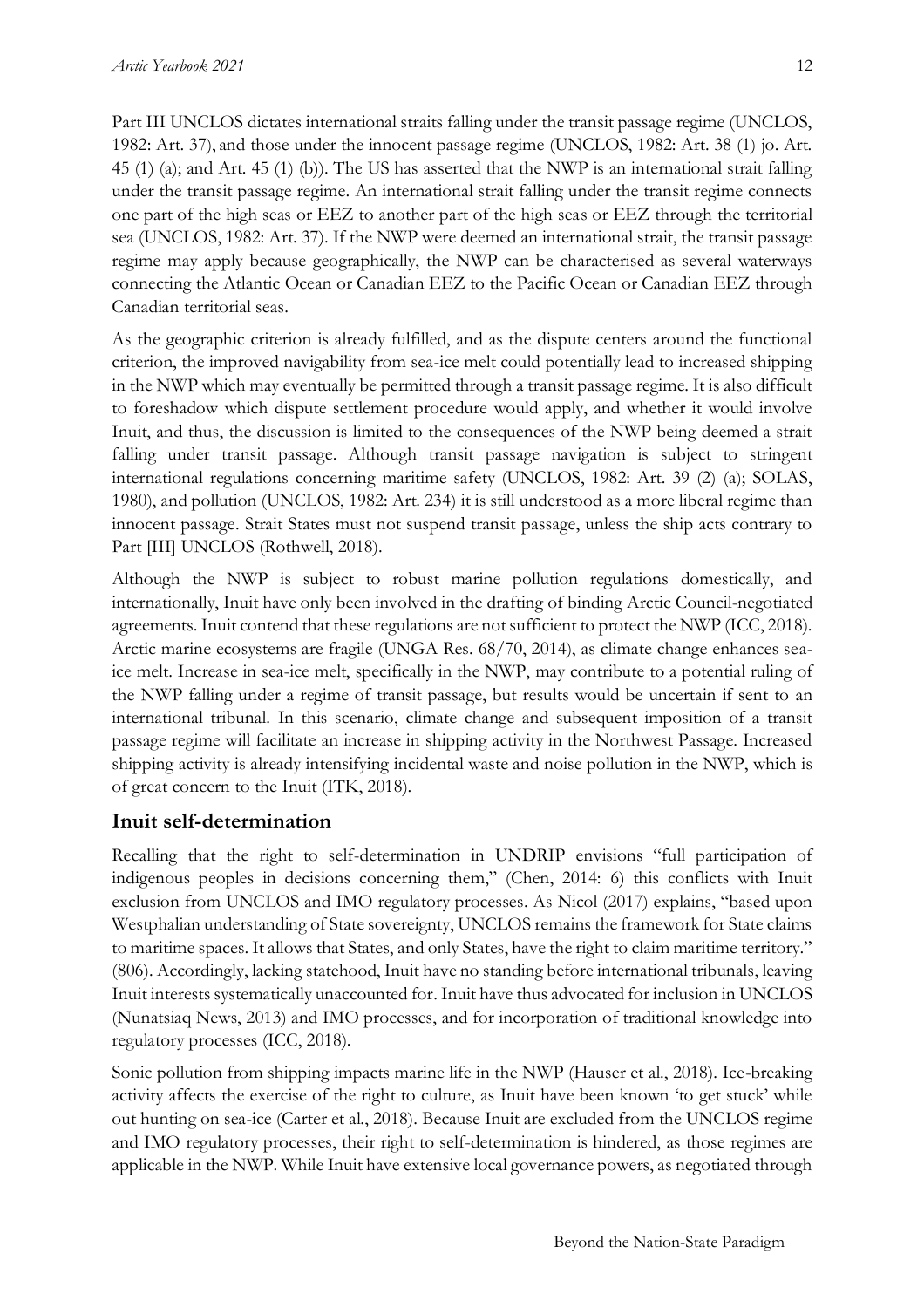the LCAs, and political representation in Canada, their recognition as international legal subjects is imperative for the fulfillment of UNDRIP rights, including the right to self-determination.

# **Conclusion**

This article has illuminated how the nation-state paradigm of international relations potentially hinders the exercise of Inuit self-determination, as it relates to the NWP. This analysis began by illuminating the disconnect between international law, and dispossession of IPs. Canada recognises aboriginal title of IPs by virtue of historical occupancy and use of traditional territories, but Canada has required cession of aboriginal title through LCAs in exchange for rights and privileges that Inuit are entitled to under UNDRIP. LCAs thus conflict with UNDRIP, and both are still not fully implemented in Canada.

Transnational Indigenous advocacy has advanced the Indigenous rights regime, and UNDRIP continues to gain greater normative status. Indigenous rights are recognised on a collective and individual level, through a mutually symbiotic relationship with the general international human rights law framework. Because the Indigenous rights regime recognises the right to and of management of traditional marine spaces, and because human rights law is applicable to marine spaces, both regimes are applicable to the NWP. Furthermore, if the NWP is deemed to be a strait subject to transit passage, increased shipping will impact the exercise of rights laid down in UNDRIP, which has now been transposed into Canadian law and received royal assent.

Inuit view self-determination as inclusion in NWP decision-making at both domestic and international level. Most importantly, Inuit seek recognition as international legal subjects in order to meaningfully practice their right to self-determination. Through for example, the Arctic Council, Arctic decision-making processes are moving beyond the nation-State paradigm, and thus, international law must evolve to recognise and include Inuit as subjects of international law to secure their rights to self-determination, to manage their traditional territories and resources, to practice their culture, and to ensure that FPIC is provided.

# **Acknowledgements**

The author expresses her appreciation and gratitude to the Editor and anonymous reviewers for their comments. She also wishes to thank Dr. Miriam Cullen, Dr. Liesbeth Lijnzaad, and Gaia Hasse for their invaluable insight during the research and writing process. The author also acknowledges that this article builds upon an earlier version of research presented in her unpublished L.L.B. thesis.

### **Notes**

- 1. The greater Inuit polity encompasses Inuit living across Canada, the United States, the Russian Federation, and Greenland. See also Shadian J., (2014). *The Politics of Arctic Sovereignty: Oil, Ice and Inuit Governanc*e. Routledge, Ch. 1.
- 2. In this context, Anghie broadly defines sovereignty doctrine as 'the complex of rules deciding what entities are sovereign', in Anghie A., (2005). *Imperialism, Sovereignty, and the*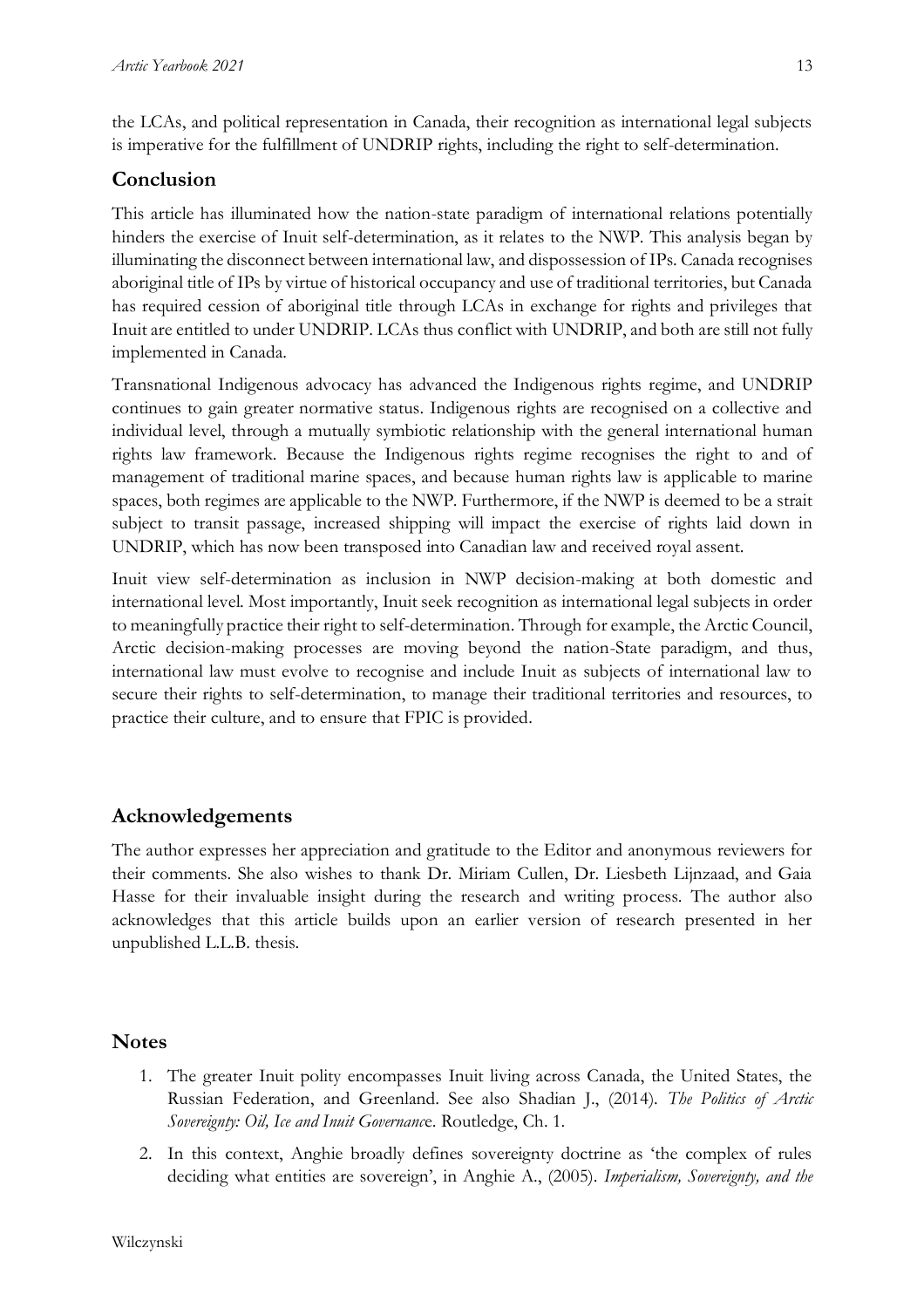*Making of International Law.* Cambridge University Press, 16; See also Vitoria F., (1917/1532). *De Indis et de Ivre Belli Relectiones*. (Nys E. (ed.), Bate J. P. (trans.)), Carnegie Institution of Washington.

- 3. Natural law was referred to as *jus gentium* by Vitoria, in F Vitoria, *De Indis et de Ivre Belli Relectiones* (Ernest Nys ed., John Pawley Bate trans., Carnegie Institution of Washington 1917), 127 (as cited in) Anghie A., (2005). *Imperialism, Sovereignty, and the Making of International Law.* Cambridge University Press, 20.
- 4. See also Lorimer J., (1883). *The Institutes of the Law of Nations: A Treatise of the Jural Relations of Separate Political Communities* (first published 1883, 2005 ed.). The Lawbook Exchange, Ltd, 156; Lawrence T.J., (1895). *The Principles of International Law.* D. C. Heath & Co., Publishers, 136; Wheaton H., (1866). *Elements of International Law* (8th edn.). Sampson Low, Son and Company, 17.
- 5. Westlake references *Johnson v. McIntosh* 121 U.S. (8 Wheat.) 543 (1823), in which the Supreme Court of the United States held that in line with the discovery doctrine, right of occupancy of Indigenous peoples is 'extinguished' upon 'discovery' and that subsequently no title is held by Indigenous occupants; Westlake J., (1904). *International Law Part I – Peace* (1st edn.). Cambridge: At the University Press, as cited in Anghie A., (2005). *Imperialism, Sovereignty, and the Making of International Law.* Cambridge University Press, 80.
- 6. See also Hall W.E., (1924). *A Treatise on International Law,* (8th edn). Oxford University Press, 47; Oppenheim L., (1905). *International Law: A Treatise.* Longmans, Green and Company, 126.
- 7. *Inuit Nunangat* refers to the traditional Inuit territories, lands, and waters of the North American Arctic. (see ITK, or CIDSA)'*Inuit Nunangat* is the Inuit homeland in Canada, encompassing the land claims regions of Nunavut, Nunavik in Northern Quebec, Nunatsiavut in Northern Labrador and the Inuvialuit Settlement Region of the Northwest Territories. It is inclusive of land, water and ice, and describes an area encompassing 35 percent of Canada's landmass and 50 percent of its coastline', in Inuit Tapiriit Kanatami, (2019). *Inuit Nunangat Map.* [https://www.itk.ca/inuit-nunangat-map/.](https://www.itk.ca/inuit-nunangat-map/)
- 8. For an extensive overview of this issue in the literature, official reports, and government communications, see Lackenbauer P., (2020). Human Flagpoles or Humanitarian Action? Discerning Government Motives behind the Inuit Relocations to the High Arctic, 1953- 1960. *Documents on Canadian Arctic Sovereignty and Security (DCASS)* 16.
- 9. James Bay and Northern Quebec Native Claims Settlement Act, S.C.,1976-77, c 32, (Can.); *Labrador Inuit Land Claims Agreement Act*, S.C. 2005, c 27, (Can.); Nunavut Land Claims Agreement Act, S.C. 1993, c 29 (Can.); Nunavik Inuit Land Claims Agreement Act, S.C. 2008, c 2 (Can.); Western Arctic (Inuvialuit) Claims Settlement Act*,* S.C. 1984, c 24 (Can.).
- 10. See also Christie G., (2011). Indigeneity and Sovereignty in Canada's Far North: The Arctic and Inuit Sovereignty. *The South Atlantic Quarterly* 110(2), 329-346, 329, 333, 339, 342, 344.
- 11. See for example, General Comment No. 36 on Art. 6: the Right to Life, U.N.H.R.C., on Its 124th Session, U.N. Doc. CCPR/C/GC/36 (Sep. 3, 2019), 5 para. 23, 6 para. 26, and 13 para. 61; General Comment no. 21 on the Right of everyone to take part in cultural life, (Art. 15, para. 1 (a), of the International Covenant on Economic, Social and Cultural Rights), U.N.C.E.S.C.R., on Its Forty-Third Session, U.N. Doc. E/C.12/GC/21, (Dec. 21,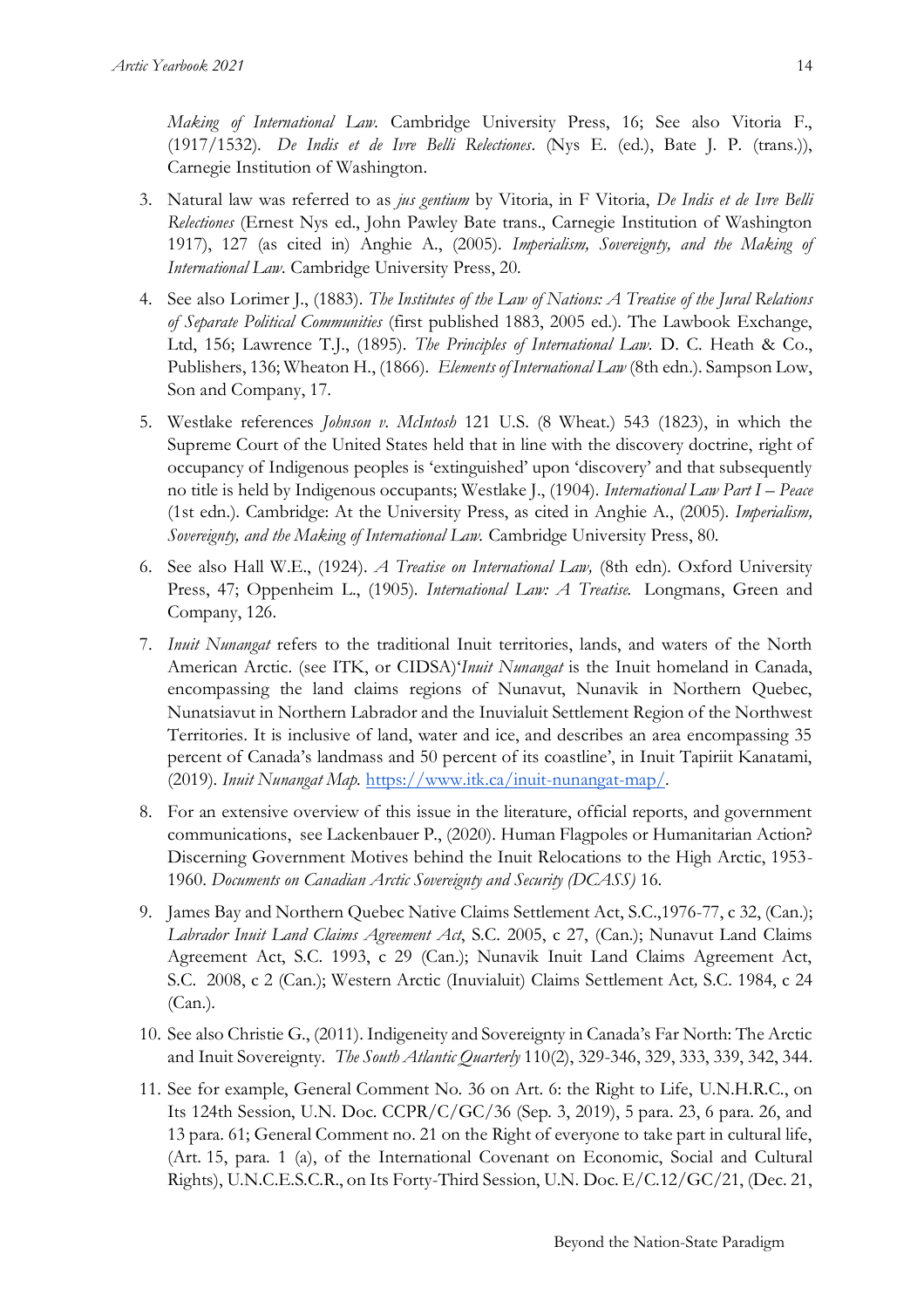2009), 2 para.3, para. 7, 5 para. 16(e), 7 para. 27, 9-10 para. 36-37, 12 para. 49(d), 13 para 50c, 14 para. 53, 18 para. 73; General Recommendation XXIII on the Rights of Indigenous Peoples, U.N.C.E.R.D., on Its Fifty-First Session, U.N. Doc. A/52/18, (Dec. 26, 1997), Annex V, para. 1; Convention on the Rights of the Child, Nov. 20, 1989, 1577 U.N.T.S. 3, (1989), Art. 30; Convention for the Protection and Promotion of the Diversity of Cultural Expressions, (Oct. 20, 2005) 2440 U.N.T.S. 311 (2005), Art. 7 (1) (a).

- 12. See also International Law Association, (2010). *Report of the Hague Conference* (The Hague). [https://www.ila-hq.org/index.php/committees,](https://www.ila-hq.org/index.php/committees) 43-44; Wiessner S., (1999). Rights and Status of Indigenous Peoples: A Global Comparative and International Legal Analysis. *Harvard Human Rights Journal* 12, 57-128, 109; Anaya S.J., (2005). Divergent Discourses in International Law, Indigenous Peoples, and Rights over Lands and Natural Resources: Toward a Realist Trend. *Colorado Journal of International Environmental Law & Policy* 16(2), 237-258.
- 13. See for example Mayagna (Sumo) Awas Tingni Community v Nicaragua, Merits, Reparations, Costs, Judgment,Inter-Am. Ct. H.R. (ser. C) No. 79 (Aug. 31, 2001), para. 148; Yakye Axa Indigenous Community v. Paraguay, Merits, Reparations, Costs, Judgment, Inter-Am. Ct. H.R. (ser. C) No. 125 (June 17, 2005), para. 137 and 143; Saramaka People v Suriname, Preliminary Objections, Merits, Reparations, and Costs, Inter-Am. Ct. H.R. (ser. C) No. 172 (Nov. 28, 2007), para. 95; African Commission on Human and Peoples' Rights v. Republic of Kenya*,* Judgment, App. No. 006/2012, African Court on Human and Peoples' Rights [Afr. Ct. H. P. R.], (May 26, 2021), [https://www.escrnet.org/sites/default/files/caselaw/ogiek\\_case\\_full\\_judgment.pdf,](https://www.escr-net.org/sites/default/files/caselaw/ogiek_case_full_judgment.pdf) para. 128; Endorois Welfare Council v Kenya, Comm. 276/03, African Commission on Human and Peoples' Rights [Afr. Comm'n H.P.R.], (Nov. 25, 2009), [https://www.achpr.org/sessions/descions?id=193,](https://www.achpr.org/sessions/descions?id=193) para. 196; Maya Indigenous Communities of the Toledo District v. Belize, Case 12.053, Inter-Am. Comm'n H.R., Report No. 40/2004, OEA/Ser.L/V/II.122 Doc. 5 rev. 1 (2004).
- 14. International Labour Organization, Convention on Indigenous and Tribal Peoples in Independent Countries, 27 June 1989, C169 1650 UNTS 383, (entered into force 5 September 1991). Although this convention is one of the only binding treaties concerning Indigenous rights, it is not yet widely ratified, and is not ratified by Canada.
- 15. See Ivan Kitok v Sweden*,* U.N.H.R.C. Comm. No. 197/1985, July 27, 1998, U.N. Doc.CCPR/C/33/D/197/1985, para. 9.2; Ominayak v Canada, U.N.H.R.C. Comm. No. 167/1984, Mar. 26, 1990, U.N. Doc. CCPR/C/38/D/167/1984, para. 32.2 and 33; Ilmari Länsman et al v. Finland*,* U.N.H.R.C. Comm. No. 511/1992, Oct. 26, 1994, U.N. Doc. CCPR/C/52/D/511/1992 (1994), para. 9.2; Jouni E Länsman et al v. Finland, U.N.H.R.C. Comm. No. 671/1995, Oct. 30 1996, U.N. Doc. CCPR/C/58/D/671/1995, para. 10.2; Apirana Mahuika et al v New Zealand*,* U.N.H.R.C. Comm. No. 547/1933, Oct. 27, 2000*,* U.N. Doc. CCPR/C/70/D/547/1993 (2000), para. 9.3; Ángela Poma Poma v. Peru*,* U.N.H.R.C. Comm. no. 1457/2006, Mar. 27, 2009, U.N. Doc CCPR/C/95/D/1457/2006 (2009), para. 7.2, 7.3.
- 16. On the unique human rights impacts of climate change on Indigenous peoples, see International Council on Human Rights Policy, (2008). *Climate Change and Human Rights: A*  Rough Guide Guide **Report**. [https://www.ohchr.org/Documents/Issues/ClimateChange/Submissions/136\\_report.p](https://www.ohchr.org/Documents/Issues/ClimateChange/Submissions/136_report.pdf)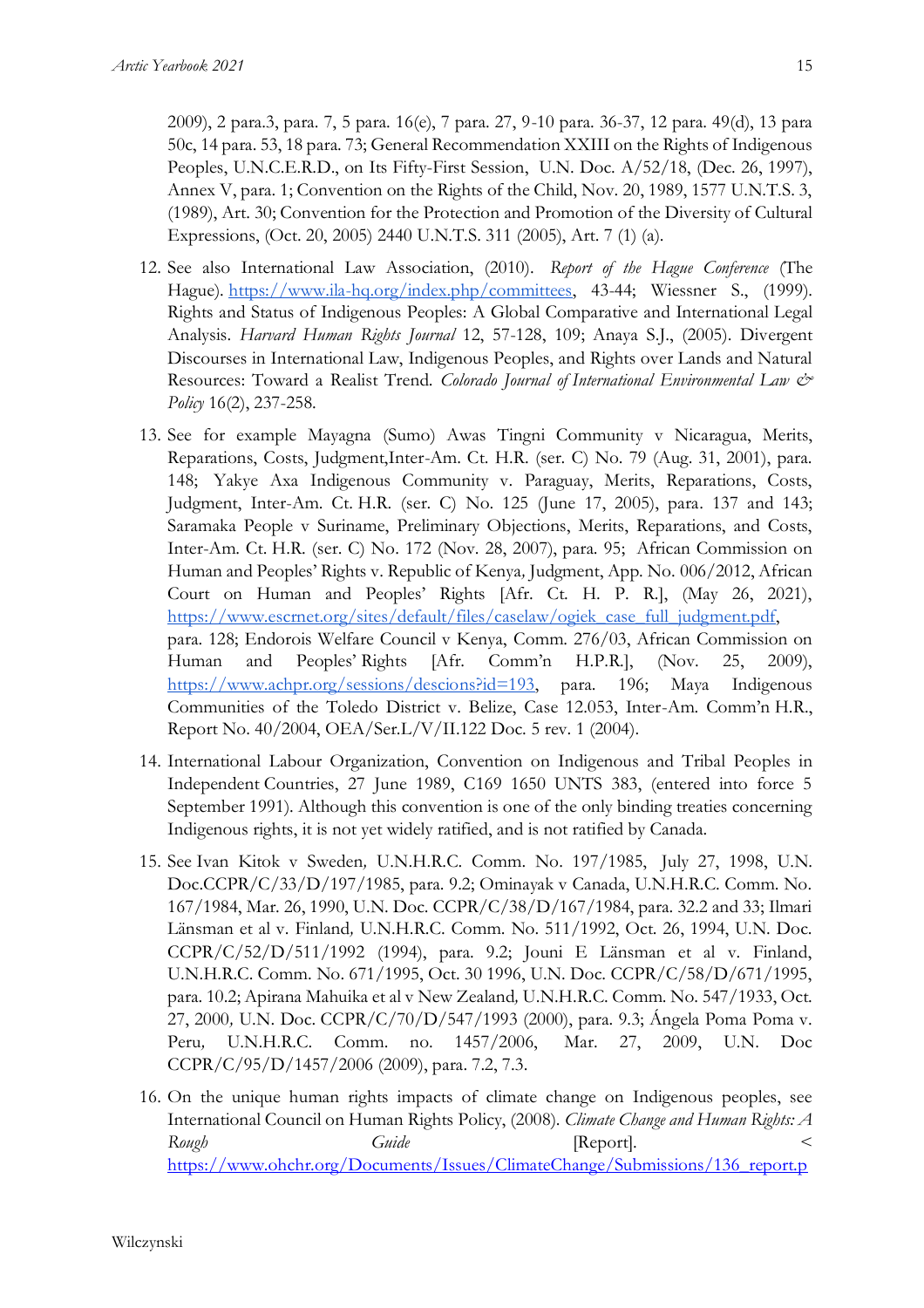$df$ ; Paris Agreement to the United Nations Framework Convention on Climate Change, Dec. 12, 2015, T.I.A.S. No. 16-1104, Preamble.

17. See also Pharand D., (1988). Legal Status of the Northwest Passage. In Pharand D., *Canada's Arctic Waters in International Law*. Cambridge University Press; Rothwell D., (1993). The Canadian-U.S. Northwest Passage Dispute: A Reassessment. *Cornell International Law Journal* 26 (2), 331-370; Lalonde S., & Byers M., (2006). Who Controls the Northwest Passage? *Vanderbilt Journal of Transnational Law* 42, 1133-1210; Kraska J., (2007). The Law of the Sea Convention and the Northwest Passage. (2007) *The International Journal of Marine and Coastal Law*, 22 (2), 257-281; Byers M., (2013). *International Law and the Arctic.*  Cambridge University Press.

# **References**

African (Banjul) Charter on Human and Peoples' Rights, June 27, 1981, 1520 U.N.T.S. 217 (1981).

African Commission on Human and Peoples' Rights v. Republic of Kenya*,* Judgment, App. No. 006/2012, African Court on Human and Peoples' Rights [Afr. Ct. H. P. R.], (May 26, 2021), [https://www.escr-net.org/sites/default/files/caselaw/ogiek\\_case\\_full\\_judgment.pdf.](https://www.escr-net.org/sites/default/files/caselaw/ogiek_case_full_judgment.pdf)

Agreement between the Inuit of Nunavut Settlement Area and Her Majesty the Queen in Right of  $Canada,$   $(Can.),$   $(1993),$ 

[https://www.gov.nu.ca/sites/default/files/Nunavut\\_Land\\_Claims\\_Agreement.pdf.](https://www.gov.nu.ca/sites/default/files/Nunavut_Land_Claims_Agreement.pdf)

American Convention on Human Rights (Pact of San José), Nov. 22 1969, 1144 U.N.T.S. 143, (1969).

American Declaration on the Rights of Indigenous Peoples, June 15. 2016, O.A.S. AG/RES.2888  $(XLVI-O/16)$  (2016).

*An Act to amend the Arctic Waters Pollution Prevention Act*, Bill C-3, 2009, (Can.).

Anaya S.J. & Williams R.A., (2001). The Protection of Indigenous Peoples; Rights over Lands and Natural Resources under the Inter-American Human Rights System. *Harvard Human Rights Journal,*  14 (33).

Anaya S.J., (1996). *Indigenous Peoples in International Law.* Oxford University Press.

Anaya S.J., (2005). Divergent Discourses in International Law, Indigenous Peoples, and Rights over Lands and Natural Resources: Toward a Realist Trend. *Colorado Journal of International Environmental Law & Policy* 16(2), 237-258.

Ángela Poma Poma v. Peru*,* U.N.H.R.C. Comm. no. 1457/2006, Mar. 27, 2009, U.N. Doc CCPR/C/95/D/1457/2006 (2009).

Anghie A., (2005). *Imperialism, Sovereignty, and the Making of International Law.* Cambridge University Press.

Apirana Mahuika et al v New Zealand*,* U.N.H.R.C. Comm. No. 547/1933, Oct. 27, 2000*,* U.N. Doc. CCPR/C/70/D/547/1993 (2000).

Arctic Waters Pollution Prevention Act, R.S.C., 1985, c A-12 (Can.).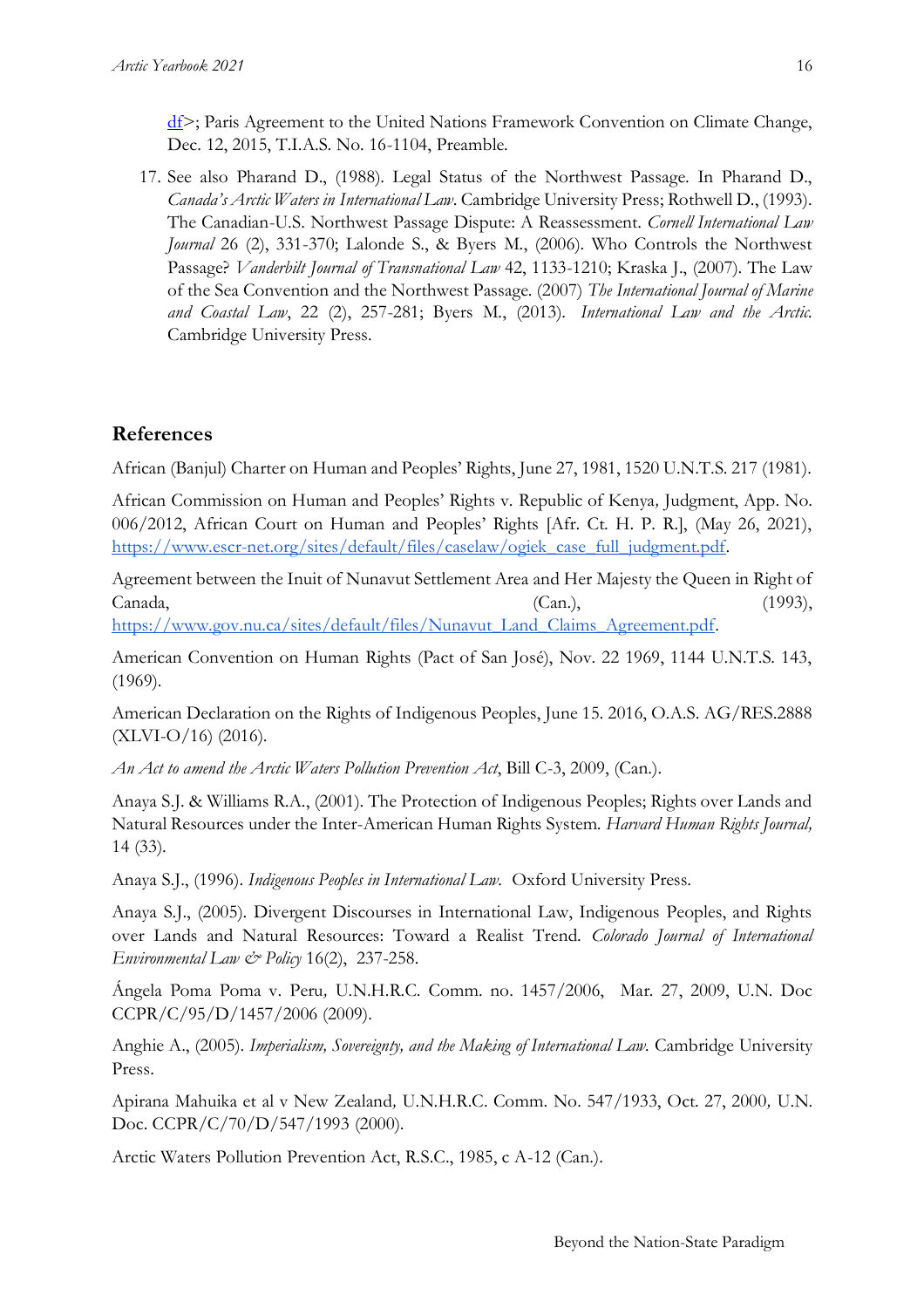Asbjörn Eide (Chairman-Rapporteur of the Working Group on Indigenous Populations), *Study on the Problem of Discrimination Against Indigenous Populations,* First Session, U.N. Doc. E/CN.4/Sub.2/1982/33, (Aug. 25, 1982).

Barnabas S., (2007). The Legal Status of the United Nations Declaration on the Rights of Indigenous Peoples (2007) in Contemporary International Human Rights Law. *International Human Rights Law Review* 6(2), 242-261.

Byers M., (2013). *International Law and the Arctic.* Cambridge University Press.

Calder v. British Columbia (Attorney General)*,* [1973] S.C.R. 313 (Can.).

Campbell R., (2015, 7 May). *An Introduction to Inuit Rights and Arctic Sovereignty*. Law Now Canada. <https://www.lawnow.org/introduction-inuit-rights-arctic-sovereignty/>

Carter N., Dawson J., Joyce J., Ogilvie A., &Weber M., (2018). *Arctic Corridors and Northern Voices: Governing Marine Transportation in the Canadian Arctic*. University of Ottawa. [https://www.arcticcorridors.ca/wp-content/uploads/2019/12/UofO\\_CommReport\\_Pond-](https://www.arcticcorridors.ca/wp-content/uploads/2019/12/UofO_CommReport_Pond-Inlet_2_FINAL_LO-2.pdf)Inlet 2 FINAL LO-2.pdf

Case Concerning Armed Activities on the Territory of the Congo (Democratic Republic of the Congo v. Uganda)*,* Judgment, 2005 I.C.J. Rep. Gen. No. 116, 168. (Dec. 19).

Case concerning East Timor (Portugal v. Australia)*,* Judgment, 1995 I.C.J. Rep. Gen. No. 84, 90. (June 30).

Case concerning the Frontier Dispute (Burkina Faso v. Mali), Judgment, 1986 I.C.J. Rep. Gen. No. 69, 554, (Dec. 22).

Charter of the United Nations, June 26, 1945, 1 U.N.T.S. XVI.

Chen C.W., (2014). Indigenous Rights in International Law. *Oxford Research Encyclopedias, International Studies.*

Chircop A., Koivurova T., & Singh K., (2019). Is There A Relationship between UNDRIP and UNCLOS? (2019). *Ocean Yearbook* 33(1), 90-130.

Christie G., (2011). Indigeneity and Sovereignty in Canada's Far North: The Arctic and Inuit Sovereignty. *The South Atlantic Quarterly* 110(2), 329-346.

Christie G., (2019). Indigenous Legal Orders, Canadian Law and UNDRIP. In Borrows J., Chartrand L., Fitzgerald O., & Schwartz R., (eds). *Braiding Legal Orders: Implementing the United Nations Declaration on Indigenous Peoples*. Centre for International Governance Innovation.

Conference on the Law of the Sea] [https://www.un.org/Depts/los/convention\\_agreements/texts/koh\\_english.pdf](https://www.un.org/Depts/los/convention_agreements/texts/koh_english.pdf)

Commission of the European Communities, (2008). Communication from the Commission to the European Parliament and the Council: The European Union and the Arctic Region. < [https://eeas.europa.eu/archives/docs/arctic\\_region/docs/com\\_08\\_763\\_en.pdf>](https://eeas.europa.eu/archives/docs/arctic_region/docs/com_08_763_en.pdf).

Consolidated Version of the Inuvialuit Final Agreement (as Amended), 1984, Dept. of Indian and Northern Affairs, (Can.), (Apr. 2005), [https://irc.inuvialuit.com/sites/default/files/Inuvialuit%20Final%20Agreement%202005.pdf.](https://irc.inuvialuit.com/sites/default/files/Inuvialuit%20Final%20Agreement%202005.pdf)

Constitution Act, 1982 *being* Schedule B to the Canada Act, 1982, c 11 (U.K.).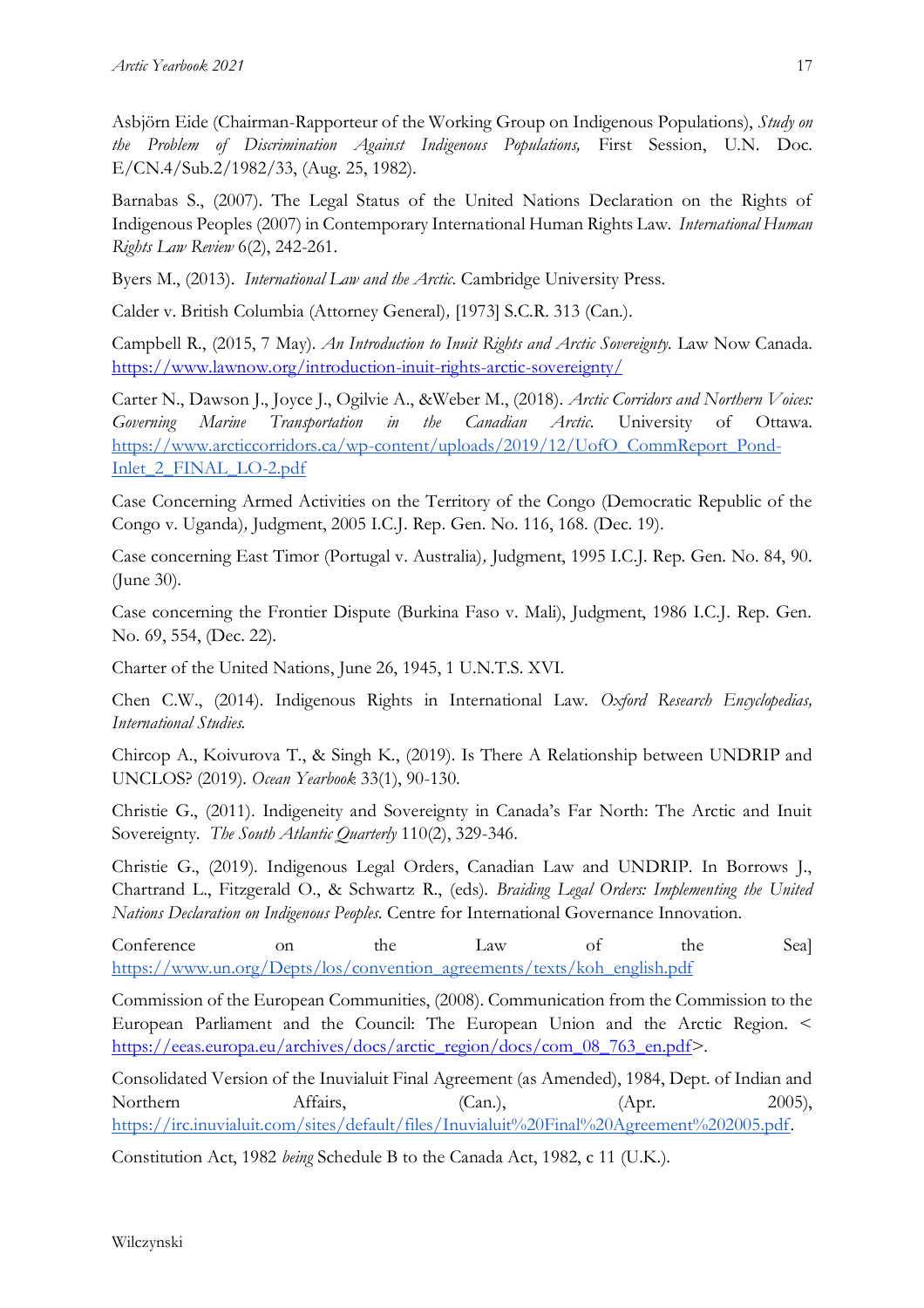Convention for the Protection and Promotion of the Diversity of Cultural Expressions, (Oct. 20, 2005) 2440 U.N.T.S. 311 (2005).

Convention for the Protection of Human Rights and Fundamental Freedoms (as amended by Protocols no. 11 and 14), Nov. 4, 1950, 213 U.N.T.S. 2, (1950).

Convention for the Safeguarding of the Intangible Cultural Heritage, Oct. 17, 2003, 2368 U.N.T.S. 3. (2003).

Convention on the Rights of the Child, Nov. 20, 1989, 1577 U.N.T.S. 3, (1989).

Crowe K., (2019, 11 July). *Comprehensive Land Claims: Modern Treaties*. The Canadian Encyclopedia. [https://www.thecanadianencyclopedia.ca/en/article/comprehensive-land-claims-modern](https://www.thecanadianencyclopedia.ca/en/article/comprehensive-land-claims-modern-treaties)[treaties](https://www.thecanadianencyclopedia.ca/en/article/comprehensive-land-claims-modern-treaties)

Davies M., (2010). Legal Pluralism. In Cane P and Kritzer H.M., (eds). *The Oxford Handbook of Empirical Legal Research,* Oxford University Press.

Declaration on Principles of International Law Concerning Friendly Relations and Co-Operation Among States in Accordance with the Charter of the United Nations, 24 October 1970, UNGA Res. 26/25 XXV, (Friendly Relations Declaration).

Dorough D., (2017). The Rights, Interest and Role of the Arctic Council Permanent Participants. In Beckman R., Tore Henriksen T., Kraabel K.D., Molenaar E.J., & Roach J.A.,(eds). *Governance of Arctic Shipping: Balancing Rights and Interests of Arctic States and User States*. Brill.

Endorois Welfare Council v Kenya, Comm. 276/03, African Commission on Human and Peoples' Rights [Afr. Comm'n H.P.R.], (Nov. 25, 2009), [https://www.achpr.org/sessions/descions?id=193.](https://www.achpr.org/sessions/descions?id=193)

Enyew E.L., (2019). International Human Rights Law and the Rights of Indigenous Peoples in Relation to Marine Space and Resources. In Allen S., Bankes N., & Ravna Ø., (eds). *The Rights of Indigenous Peoples in Marine Areas.* Hart Publishing.

Erica Irene-Daes (Chairperson-Rapporteur of the Working Group on Indigenous Populations), *Note by the Chairperson-Rapporteur of the Working Group on Indigenous Populations, Ms. Erica-Irene Daes, on criteria which might be applied when considering the concept of indigenous peoples,* U.N. Doc. E/CN.4/Sub. 2/AC.4/1995/3. (June 21, 1995).

Fenge T., & Quassa P., (2009). Negotiating and Implementing the Nunavut Land Claims Agreement. Policy Options. [https://policyoptions.irpp.org/magazines/the-mood-of](https://policyoptions.irpp.org/magazines/the-mood-of-canada/inuit-and-the-nunavut-land-claims-agreement-supporting-canadas-arctic-sovereignty/)[canada/inuit-and-the nunavut-land-claims-agreement-supporting-canadas-arctic-sovereignty/](https://policyoptions.irpp.org/magazines/the-mood-of-canada/inuit-and-the-nunavut-land-claims-agreement-supporting-canadas-arctic-sovereignty/)

Final Rep. of the Study on Indigenous Peoples and the Right to Participate in Decision-Making, Rep. of the Expert Mechanism on the Rights of Indigenous Peoples, U.N.H.R.C., on Its Eighteenth Session, U.N. Doc. A/HRC/18/42 (Aug. 17, 2011).

General Comment no. 21 on the Right of everyone to take part in cultural life, (Art. 15, para. 1 (a), of the International Covenant on Economic, Social and Cultural Rights), U.N.C.E.S.C.R., on Its Forty-Third Session, U.N. Doc. E/C.12/GC/21, (Dec. 21, 2009).

General Comment No. 23 on Art. 27, U.N.H.R.C., on Its Fiftieth Session, U.N. Doc. CCPR/C/21/Rev.1/Add.5 (Apr. 26, 1994).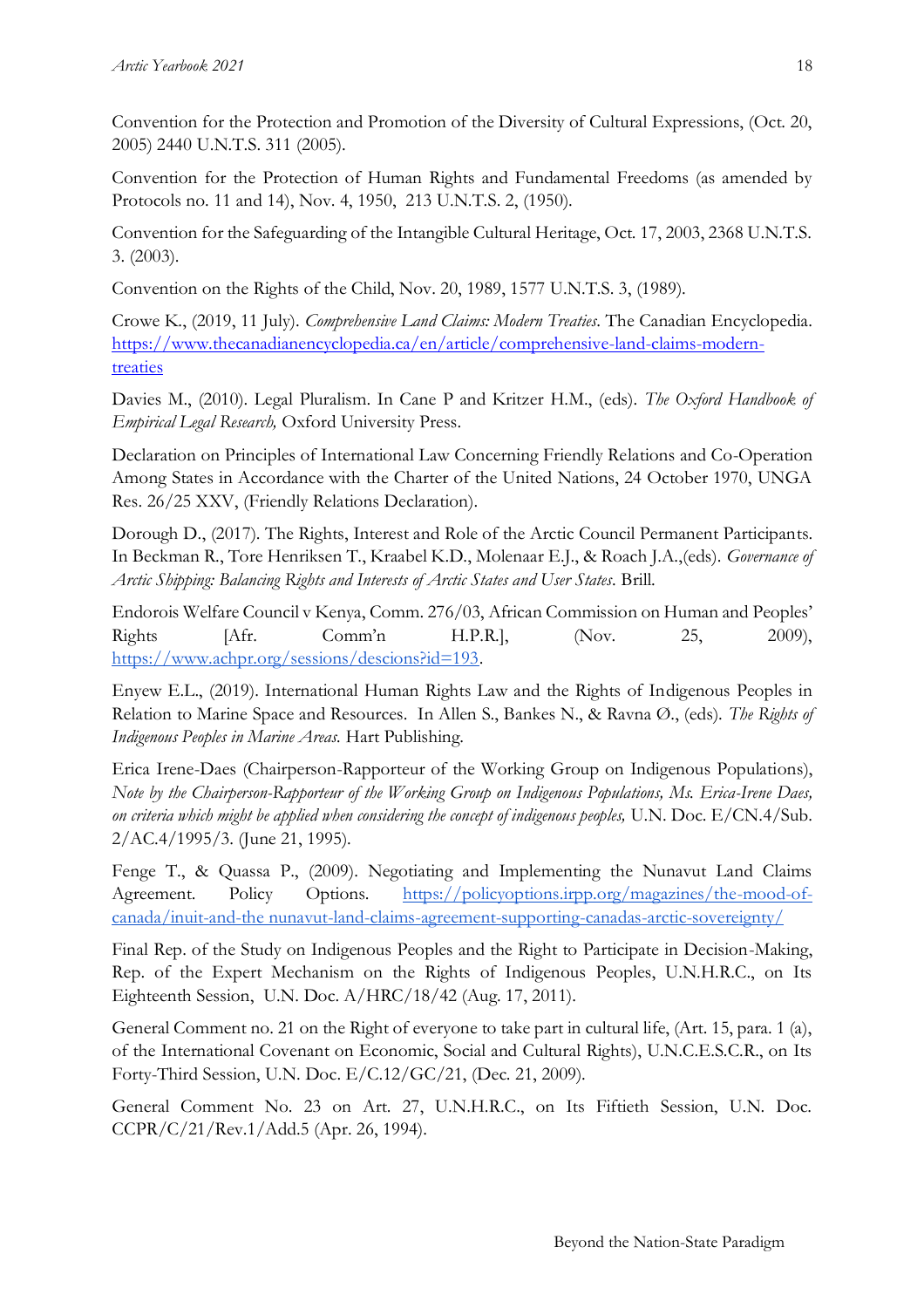General Comment No. 31 on The Nature of the General Legal Obligation Imposed on State Parties to the Covenant, U.N.H.R.C., on Its Eightieth Session, U.N. Doc. CCPR/C/21/Rev.1/Add. 1326 (Mar. 29, 2004).

General Comment No. 36 on Art. 6: the Right to Life, U.N.H.R.C., on Its 124th Session, U.N. Doc. CCPR/C/GC/36 (Sep. 3, 2019).

General Recommendation XXIII on the Rights of Indigenous Peoples, U.N.C.E.R.D., on Its Fifty First Session, U.N. Doc. A/52/18, (Dec. 26, 1997).

Government of Canada. (2017). *Canada's Arctic Foreign Policy. [https://www.international.gc.ca/world](https://www.international.gc.ca/world-monde/international_relations-relations_internationales/arctic-arctique/arctic_policy-canada-politique_arctique.aspx?lang=eng)[monde/international\\_relations-relations\\_internationales/arctic-arctique/arctic\\_policy-canada](https://www.international.gc.ca/world-monde/international_relations-relations_internationales/arctic-arctique/arctic_policy-canada-politique_arctique.aspx?lang=eng)[politique\\_arctique.aspx?lang=eng.](https://www.international.gc.ca/world-monde/international_relations-relations_internationales/arctic-arctique/arctic_policy-canada-politique_arctique.aspx?lang=eng)*

Government of Canada. (2021). *Implementing the United Nations Declaration on the Rights of Indigenous Peoples in Canada*.<https://www.justice.gc.ca/eng/declaration/index.html>

Haida Nation v British Columbia (Minister of Forests)*,* [2004] S.C.R. 511 (Can.).

Hall W.E., (1924). *A Treatise on International Law,* (8th edn). Oxford University Press.

Hamilton R., (2019). Indigenous Legal Traditions, Inter-societal Law and the Colonisation of Marine Spaces. In Allen S., Bankes N., & Ravna Ø., (eds). *The Rights of Indigenous Peoples in Marine Areas.* Hart Publishing.

Hauser D., Laidre K., Stern H., (2018). Vulnerability of Arctic marine mammals to vessel traffic in the increasingly ice-free Northwest Passage and Northern Sea Route. *PNAS*, 115 (29), 7617- 7622.

Hoffmann A., Interview with Walter Mignolo., William H. Wannamaker Professor and Director of the Center for Global Studies and the Humanities at Duke University, (2017). <https://www.eir.info/pdf/67501>

Hohmann J. & Weller M., (2018). *The UN Declaration on the Rights of Indigenous Peoples: A Commentary*. Oxford Commentaries on International Law.

Hopson E., (1977). Welcoming Address at Inuit Circumpolar Conference, Utkeagvikmi, 13 June 1977. < [http://ebenhopson.com/mayor-eben-hopsons-welcoming-address-first-inuit](http://ebenhopson.com/mayor-eben-hopsons-welcoming-address-first-inuit-circumpolar-conference-utkeagvikmi-barrow-ak/)[circumpolar-conference-utkeagvikmi-barrow-ak/>](http://ebenhopson.com/mayor-eben-hopsons-welcoming-address-first-inuit-circumpolar-conference-utkeagvikmi-barrow-ak/).

Ilmari Länsman et al v. Finland*,* U.N.H.R.C. Comm. No. 511/1992, Oct. 26, 1994, U.N. Doc. CCPR/C/52/D/511/1992 (1994).

Ilulissat Declaration, May 28, 2008, (Arctic Ocean Conference).

<https://arcticportal.org/images/stories/pdf/Ilulissat-declaration.pdf>

International Convention for Safety of Life at Sea, Nov. 1 1974, 1184 U.N.T.S. 3, (1974).

International Convention for the Prevention of Pollution from Ships, Nov. 2 1973, (as modified by the Protocol of 1978, Feb. 17 1978), 1340 U.N.T.S. 61, (1973/1978).

International Convention on the Elimination of All Forms of Racial Discrimination, Dec. 21, 1965, 660 U.N.T.S. 195, (1965).

International Covenant on Civil and Political Rights, Dec. 16, 1966, 999 U.N.T.S. 171, (1966).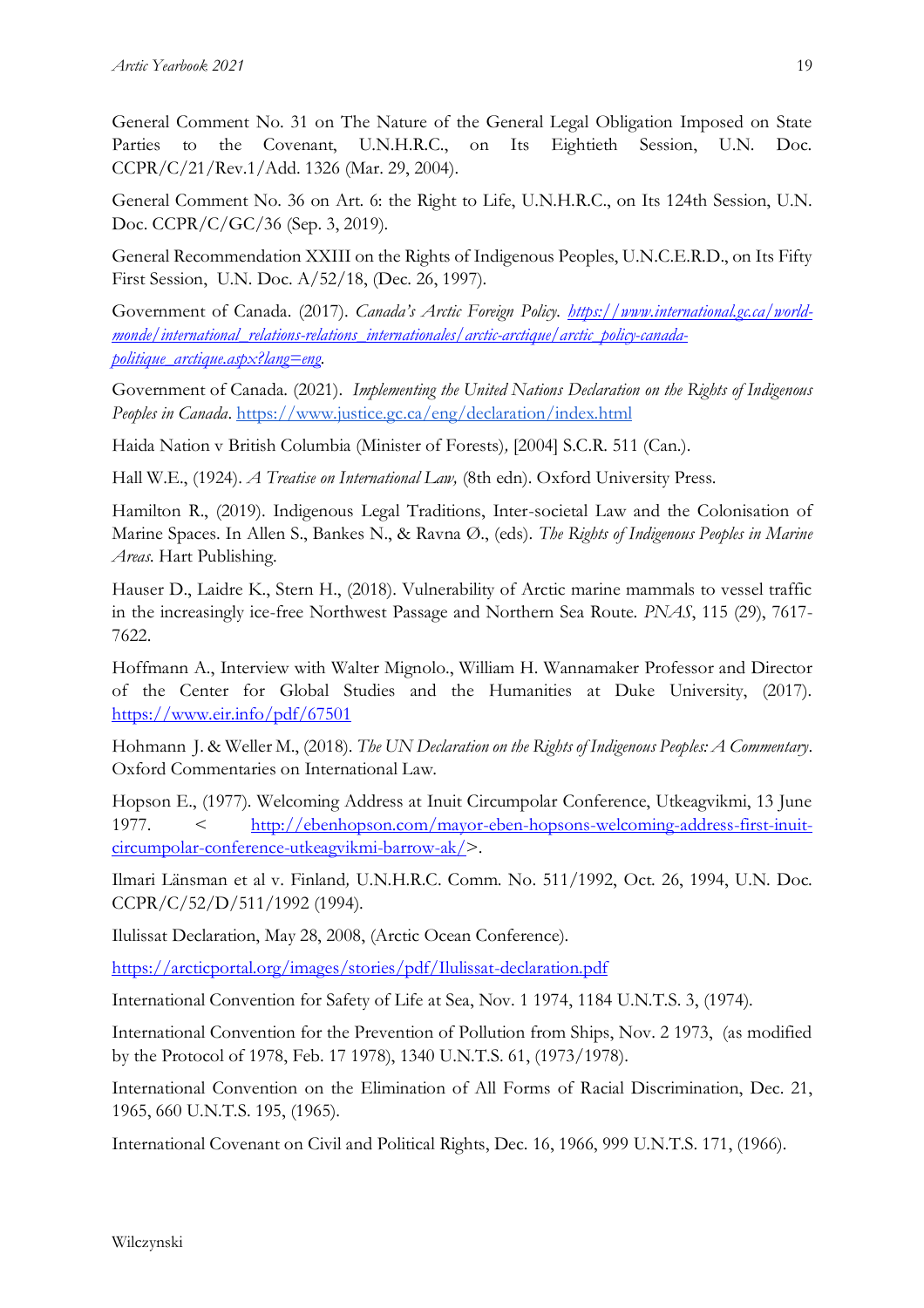International Covenant on Economic, Social, and Cultural Rights, Dec. 16 1966, 993 U.N.T.S. 3, (1966).

International Labour Organization, Convention on Indigenous and Tribal Peoples in Independent Countries, 27 June 1989, C169 1650 UNTS 383, (entered into force 5 September 1991), (ILO 169).

International Law Association, (2010). *Report of the Hague Conference* (The Hague). [https://www.ila](https://www.ila-hq.org/index.php/committees)  [hq.org/index.php/committees](https://www.ila-hq.org/index.php/committees)

International Law Association, (2012). Final Report: Rights of Indigenous Peoples. In *International Law Association Final Report of the Sofia Conference* (Sofia). [https://www.ila](https://www.ila-hq.org/index.php/committees)[hq.org/index.php/committees](https://www.ila-hq.org/index.php/committees)

Inuit Circumpolar Council, (1992). *Principles and Elements for a Comprehensive Arctic Policy,* McGill University Press.

Inuit Circumpolar Council, (2008). *The Sea Ice is Our Highway: An Inuit Perspective Transportation in the Arctic' (*Canada, March 2008*). [https://www.inuitcircumpolar.com/project/the-sea-ice-is-our-highway-an-inuit](https://www.inuitcircumpolar.com/project/the-sea-ice-is-our-highway-an-inuit-perspective-on-transportation-in-the-arctic/)[perspective-on-transportation-in-the-arctic/](https://www.inuitcircumpolar.com/project/the-sea-ice-is-our-highway-an-inuit-perspective-on-transportation-in-the-arctic/)*

Inuit Circumpolar Council, (2018). *ICC Canada Brings Inuit Message to London IMO Meeting: Time to Ban HFO's in Arctic Shipping.* [Press Release]. [https://www.inuitcircumpolar.com/press](https://www.inuitcircumpolar.com/press-releases/icc-canada-brings-inuit-message-to-london-imo-meeting-time-to-ban-hfos-in-arctic-shipping/)[releases/icc-canada-brings-inuit-message-to-london-imo-meeting-time-to-ban-hfos-in-arctic](https://www.inuitcircumpolar.com/press-releases/icc-canada-brings-inuit-message-to-london-imo-meeting-time-to-ban-hfos-in-arctic-shipping/)[shipping/](https://www.inuitcircumpolar.com/press-releases/icc-canada-brings-inuit-message-to-london-imo-meeting-time-to-ban-hfos-in-arctic-shipping/)

Inuit Circumpolar Council, (2019, May 8). *Inuit and Canada Share Northwest Passage Sovereignty – ICC Canada President* [Press Release]. [https://www.inuitcircumpolar.com/press-releases/inuit-and](https://www.inuitcircumpolar.com/press-releases/inuit-and-canada-share-northwest-passage-sovereignty-icc-canada-president/)[canada-share-northwest-passage-sovereignty-icc-canada-president/](https://www.inuitcircumpolar.com/press-releases/inuit-and-canada-share-northwest-passage-sovereignty-icc-canada-president/)

Inuit Circumpolar Council, (2021, June 23). *Slow Progress Towards Clean Arctic Shipping at IMO* [Press Release]. [https://www.inuitcircumpolar.com/news/slow-progress-towards-clean-arctic](https://www.inuitcircumpolar.com/news/slow-progress-towards-clean-arctic-shipping-at-imo/)[shipping-at-imo/.](https://www.inuitcircumpolar.com/news/slow-progress-towards-clean-arctic-shipping-at-imo/)

Inuit Circumpolar Council, A Circumpolar Inuit Declaration on Sovereignty in the Arctic, April 2009, (CIDSA). [https://iccalaska.org/wp-icc/wp-content/uploads/2016/01/Signed-Inuit-](https://iccalaska.org/wp-icc/wp-content/uploads/2016/01/Signed-Inuit-Sovereignty-Declaration-11x17.pdf)[Sovereignty-Declaration-11x17.pdf](https://iccalaska.org/wp-icc/wp-content/uploads/2016/01/Signed-Inuit-Sovereignty-Declaration-11x17.pdf)

Inuit Tapiriit Kanatami, (2019). *Inuit Nunangat Map.* <https://www.itk.ca/inuit-nunangat-map/>

Inuit Tapiriit Kanatami, Interview with Inuit of the Northwest Passage, (2018). Nilliajut 2: Inuit

Perspectives on the Northwest Passage, Shipping and Marine Use - FULL LENGTH. [https://www.youtube.com/watch?time\\_continue=5&v=0EGzKIQo0jY&feature=emb\\_log](https://www.youtube.com/watch?time_continue=5&v=0EGzKIQo0jY&feature=emb_log)

Inuit Tapiriit Kanatami, (2021). *What We Do.* < [https://www.itk.ca/what-we-do/>](https://www.itk.ca/what-we-do/).

Ivan Kitok v Sweden*,* U.N.H.R.C. Comm. No. 197/1985, July 27, 1998, U.N. Doc. CCPR/C/33/D/197/1985.

James Bay and Northern Quebec Native Claims Settlement Act, S.C.,1976-77, c 32, (Can.)

Johnson v. M'Intosh, 21 U.S. (8 Wheat.) 543 (1823).

José Urrutia (Chairperson-Rapporteur of the Working Group to elaborate a draft United Nations Declaration on the Rights of Indigenous Peoples), *Report of the working group established in accordance with Commission on Human Rights resolution 1995/32.* U.N. Doc. E/CN.4/1997/102*,* (Dec. 10, 1996).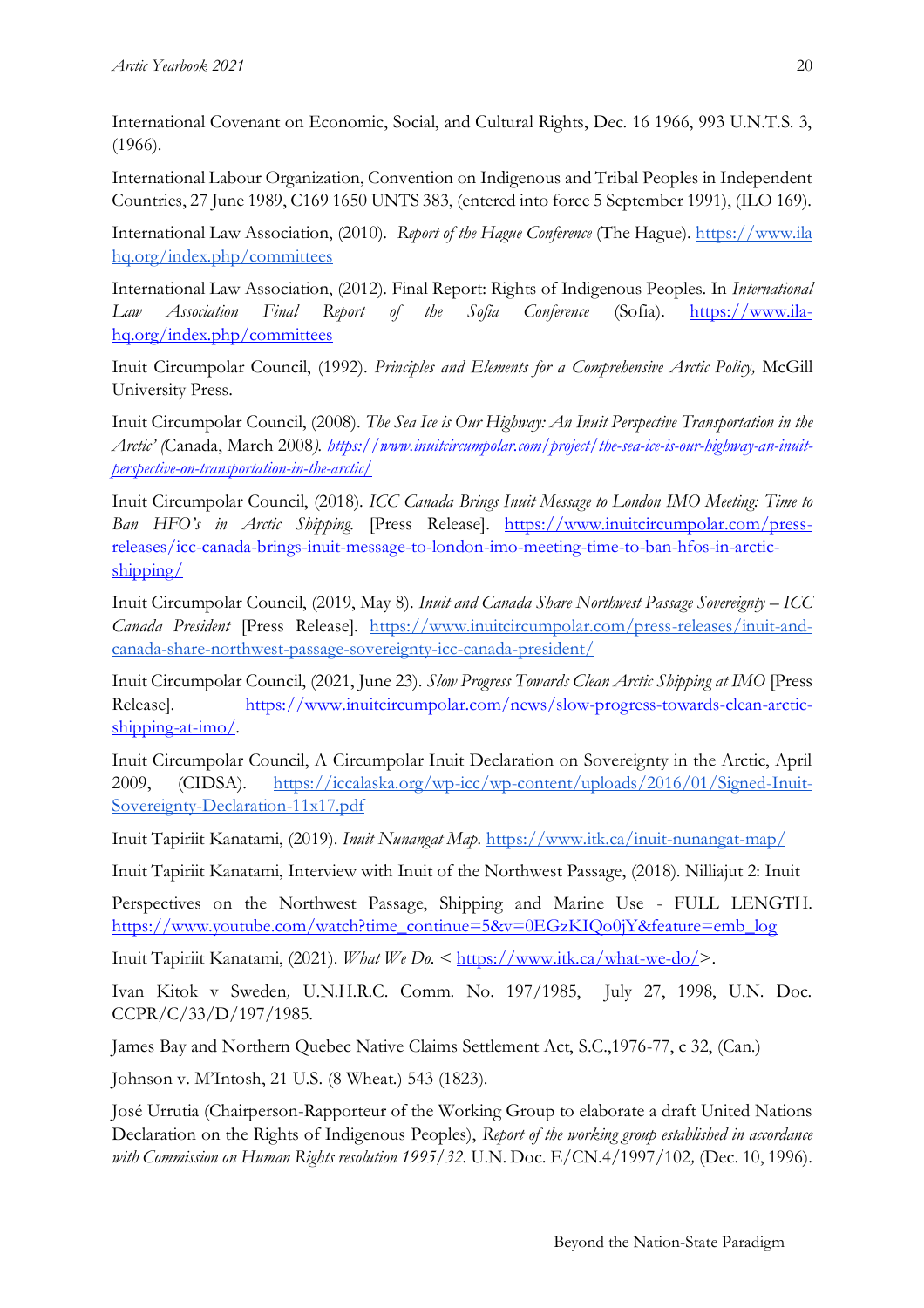Jouni E Länsman et al v. Finland, U.N.H.R.C. Comm. No. 1023/2001, Mar. 17, 2005, U.N. Doc. CCPR/C/83/D/1023/2001.

Jouni E Länsman et al v. Finland, U.N.H.R.C. Comm. No. 671/1995, Oct. 30 1996, U.N. Doc. CCPR/C/58/D/671/1995.

Khan S.A., (2019). Rebalancing state and Indigenous sovereignties in international law: An Arctic lens on trajectories for global governance. *Leiden Journal of International Law*, 32 (4), 675-693.

Koh T.B., (1982). *A Constitution for the Oceans*. [Remarks by President of the Third United Nations Convention on the Law of the Sea. [https://www.un.org/Depts/los/convention\\_agreements/texts/koh\\_english.pdf.](https://www.un.org/Depts/los/convention_agreements/texts/koh_english.pdf)

Kraska J., (2007). The Law of the Sea Convention and the Northwest Passage. (2007) *The International Journal of Marine and Coastal Law*, 22 (2), 257-281.

Kunuk Z. (Director), (2008). *Exile Nutaunikut*. Igloolik Isuma Productions, Kunuk Cohn Productions. <http://www.isuma.tv/isuma-productions/exile-0>

*Labrador Inuit Land Claims Agreement Act*, S.C. 2005, c 27, (Can.).

Lackenbauer P., (2020). Human Flagpoles or Humanitarian Action? Discerning Government Motives behind the Inuit Relocations to the High Arctic, 1953-1960. *Documents on Canadian Arctic Sovereignty and Security (DCASS)* 16.

Lajeunesse A., (2016). 11: The Establishment of Straight Baselines. *Lock, stock, and icebergs: a history of Canada's Arctic maritime sovereignty.* UBC Press.

Lalonde S., & Byers M., (2006). Who Controls the Northwest Passage? *Vanderbilt Journal of Transnational Law* 42, 1133-1210.

Lawrence T.J., (1895). *The Principles of International Law.* D. C. Heath & Co., Publishers.

Legal Consequences of the Construction of a Wall in the Occupied Palestinian Territory, Advisory Opinion, 2004 I.C.J. Rep. Gen. No. 131, 136. (July 9).

Lesaffer R., (2004). Peace treaties from Lodi to Westphalia. Lesaffer R., (ed), *Peace Treaties and International Law in European History.* Cambridge University Press.

Lorimer J., (1883). *The Institutes of the Law of Nations: A Treatise of the Jural Relations of Separate Political Communities* (first published 1883, 2005 ed.). The Lawbook Exchange, Ltd.

Macklem P., (2008). Indigenous Recognition in International Law: Theoretical Observations. *Michigan Journal of International Law* 30, 177-210.

Maya Indigenous Communities of the Toledo District v. Belize, Case 12.053, Inter-Am. Comm'n H.R., Report No. 40/2004, OEA/Ser.L/V/II.122 Doc. 5 rev. 1 (2004).

Mayagna (Sumo) Awas Tingni Community v Nicaragua, Merits, Reparations, Costs, Judgment, Inter-Am. Ct. H.R. (ser. C) No. 79 (Aug. 31, 2001).

McNeil K., (2018). Indigenous and Crown Sovereignty in Canada. In Asch M., Borrows J., & Tully J. (eds), *Resurgence and Reconciliation: Indigenous-Settler Relations and Earth Teachings.* University of Toronto Press.

Milton Freeman Research Limited, (1976). *Inuit Land Use and Occupancy Project* [Report] Department of Indian and Northern Affairs. INA Publication No. QS 8054-001-EE-A1; INA Publication No.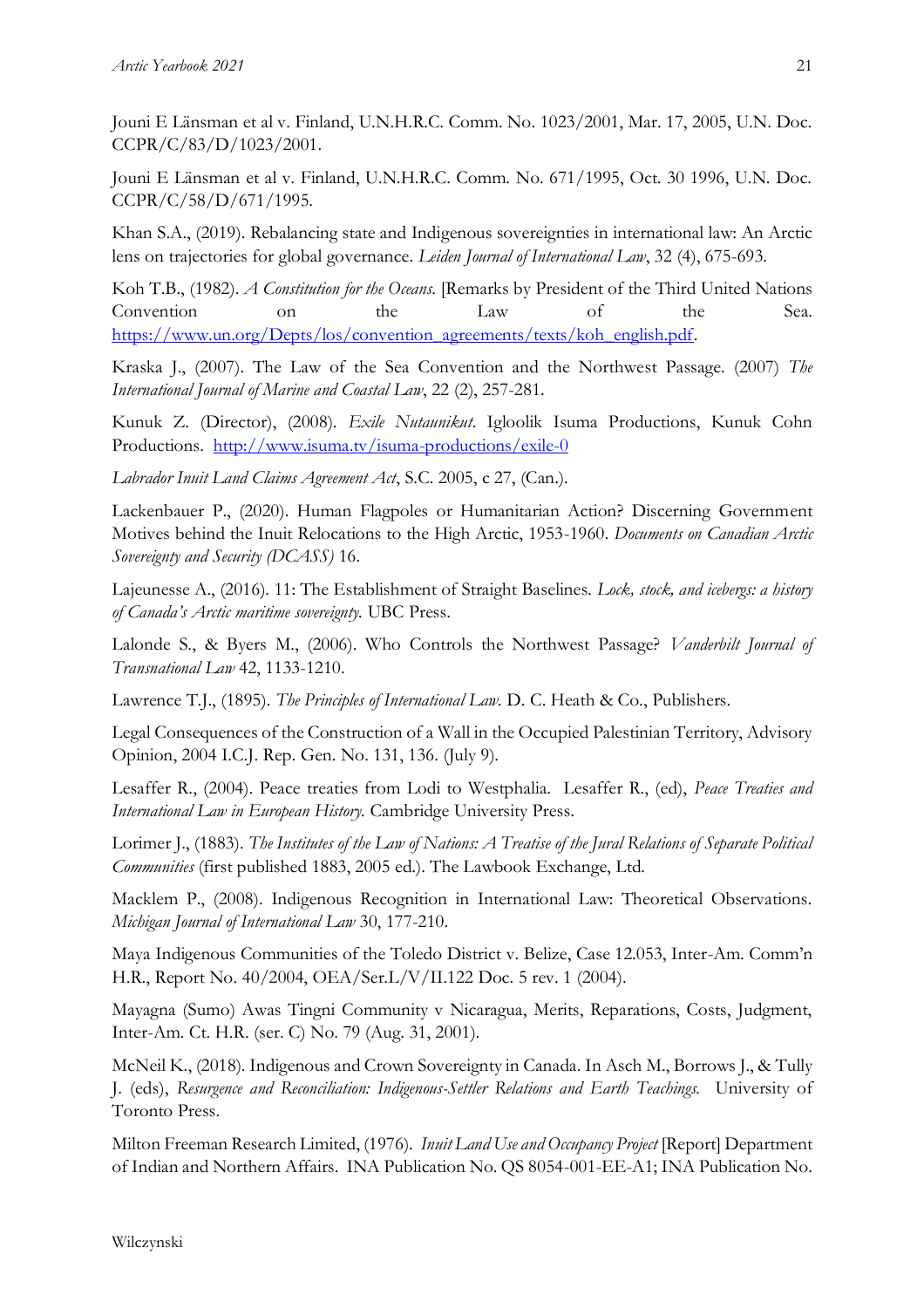QS 8054-002-EE-A1; INA Publication No. QS-8054-003-EE-A1l. <https://publications.gc.ca/site/fra/9.850125/publication.html>

Morrison W.R., (2021). *Canadian Arctic Sovereignty.* The Canadian Encyclopedia. <https://www.thecanadianencyclopedia.ca/en/article/arctic-sovereignty>

Nandan S., & Anderson D.H., (1989). Straits Used for International Navigation: A Commentary on Part III of the United Nations Convention on the Law of the Sea 1982. *British Yearbook for International Law* 60 (1), 159-204.

Nicol H.N., (2017). From Territory to Rights: New Foundations for Conceptualising Indigenous Sovereignty. *Taylor & Francis: Geopolitics*, 22 (4), 794-814.

Nunatsiaq News, (2013, 3 June). Inuit must consent to UN Law of the Sea Treaty: ICC. *Nunatsiaq News.* 

*<*[http://nunatsiaq.com/stories/article/65674inuit\\_must\\_consent\\_to\\_un\\_law\\_of\\_the\\_sea\\_treaty](http://nunatsiaq.com/stories/article/65674inuit_must_consent_to_un_law_of_the_sea_treaty_icc/)  $\text{icc}$  $>$ .

Nunavik Inuit Land Claims Agreement Act, S.C. 2008, c 2 (Can.).

Nunavut Implementation Panel, (2000). *5 Year Review: 1993-1998: Implementation of the Nunavut Land Claims Agreement* (Iqaluit, Ile Royale Enterprises Ltd). < [https://publications.gc.ca/collections/collection\\_2018/aanc-inac/R32-215-2000-eng.pdf>](https://publications.gc.ca/collections/collection_2018/aanc-inac/R32-215-2000-eng.pdf).

Nunavut Implementation Panel, (2004). *Annual Report for 2001-2004: The Implementation of the Nunavut Land Claims Agreement.* < [https://www.rcaanc-cirnac.gc.ca/DAM/DAM-CIRNAC-](https://www.rcaanc-cirnac.gc.ca/DAM/DAM-CIRNAC-RCAANC/DAM-TAG/STAGING/texte-text/ar_1100100030978_eng.pdf)[RCAANC/DAM-TAG/STAGING/texte-text/ar\\_1100100030978\\_eng.pdf>](https://www.rcaanc-cirnac.gc.ca/DAM/DAM-CIRNAC-RCAANC/DAM-TAG/STAGING/texte-text/ar_1100100030978_eng.pdf).

Nunavut Implementation Panel, (2008). *Annual Report for 2004-2006: The Implementation of the Nunavut Land Claims Agreement: Final Text Version* (Aarluk Consulting; Minister of Indian Affairs and Northern Development, Ottawa). < [https://www.rcaanc-cirnac.gc.ca/DAM/DAM-](https://www.rcaanc-cirnac.gc.ca/DAM/DAM-CIRNAC-RCAANC/DAM-TAG/STAGING/texte-text/ar0406_1100100030974_eng.pdf)[CIRNAC-RCAANC/DAM-TAG/STAGING/texte-text/ar0406\\_1100100030974\\_eng.pdf>](https://www.rcaanc-cirnac.gc.ca/DAM/DAM-CIRNAC-RCAANC/DAM-TAG/STAGING/texte-text/ar0406_1100100030974_eng.pdf).

Nunavut Implementation Panel, (2011). *2010-2011 Annual Report.* < [https://www.rcaanc](https://www.rcaanc-cirnac.gc.ca/eng/1393442543436/1542913810344)[cirnac.gc.ca/eng/1393442543436/1542913810344>](https://www.rcaanc-cirnac.gc.ca/eng/1393442543436/1542913810344).

Nunavut Land Claims Agreement Act, S.C. 1993, c 29 (Can.).

Nunavut Tunngavik Inc., (2006). *NTI LAUNCHES LAWSUIT AGAINST GOVERNMENT OF CANADA FOR BREACH OF CONTRACT*. [Press Release]. [https://www.tunngavik.com/news/nti-launches-lawsuit-against-government-of-canada-for](https://www.tunngavik.com/news/nti-launches-lawsuit-against-government-of-canada-for-breach-of-contract/)[breach-of-contract/.](https://www.tunngavik.com/news/nti-launches-lawsuit-against-government-of-canada-for-breach-of-contract/)

Ominayak v Canada, U.N.H.R.C. Comm. No. 167/1984, Mar. 26, 1990, U.N. Doc. CCPR/C/38/D/167/1984.

Oppenheim L., (1905). *International Law: A Treatise.* Longmans, Green and Company.

Pharand D., (2007). The Arctic Waters and the Northwest Passage: A Final Revisit. *Ocean Development and International Law 38(3), 3-69.* 

Pharand D., (1988). Legal Status of the Northwest Passage. In Pharand D., *Canada's Arctic Waters in International Law*. Cambridge University Press.

Policy Options, (2007). Inuit and the Nunavut Land Claims Agreement: supporting Canada's Arctic Sovereignty. Institute for Research on Public Policy.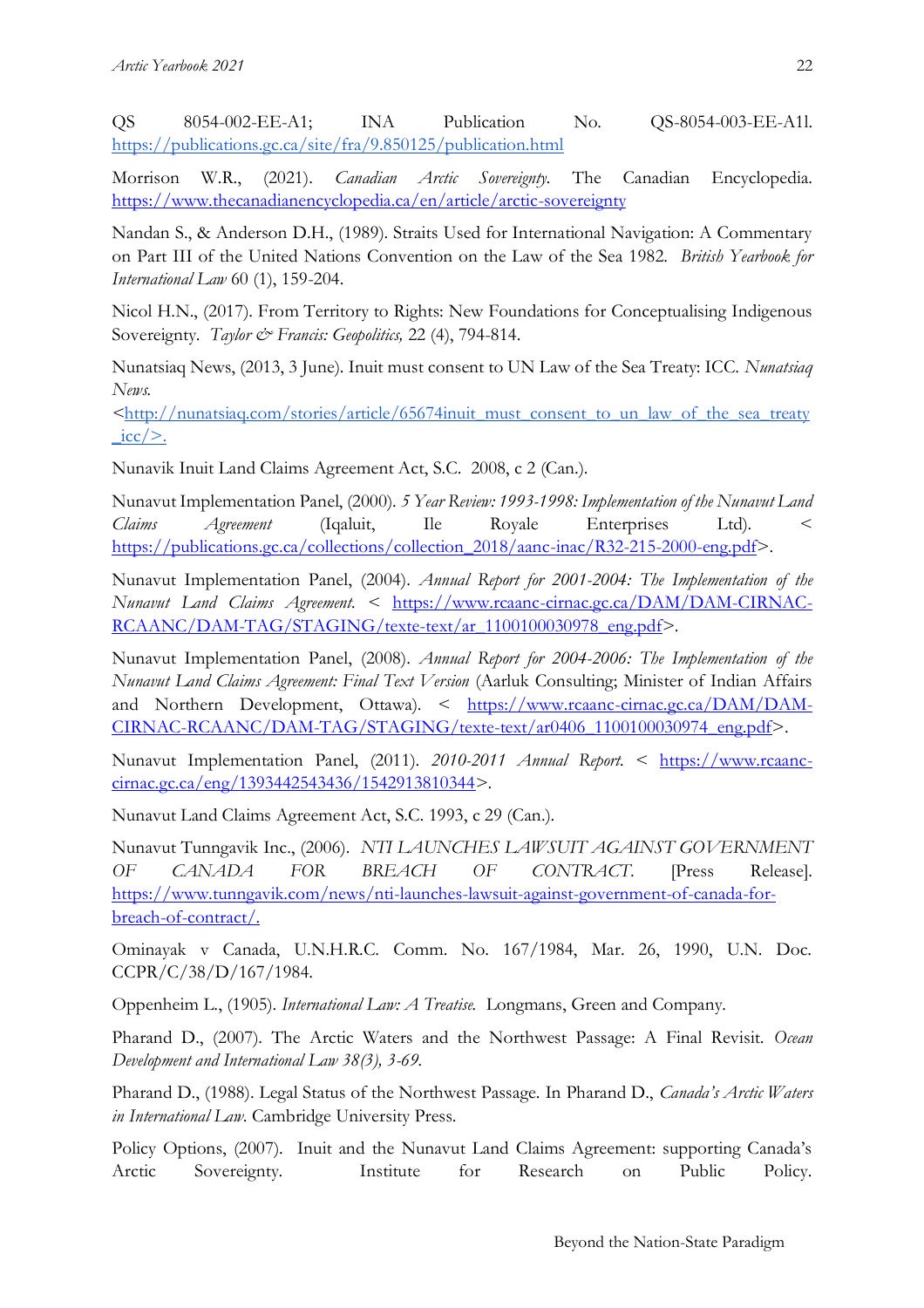[https://policyoptions.irpp.org/magazines/the-mood-of-canada/inuit-and-the-nunavut-land](https://policyoptions.irpp.org/magazines/the-mood-of-canada/inuit-and-the-nunavut-land-claims-agreement-supporting-canadas-arctic-sovereignty/)[claims-agreement-supporting-canadas-arctic-sovereignty/.](https://policyoptions.irpp.org/magazines/the-mood-of-canada/inuit-and-the-nunavut-land-claims-agreement-supporting-canadas-arctic-sovereignty/)

President G. W. Bush, (2009). National Security Presidential Directive and Homeland Security Presidential Directive (Washington DC), < https://irp.fas.org/offdocs/nspd/nspd-66.htm> .

President B Obama, (2013) 'National Strategy for the Arctic Region' (Washington DC) [<https://obamawhitehouse.archives.gov/sites/default/files/docs/nat\\_arctic\\_strategy.pdf>](https://obamawhitehouse.archives.gov/sites/default/files/docs/nat_arctic_strategy.pdf).

Rothwell D., (1993). The Canadian-U.S. Northwest Passage Dispute: A Reassessment. *Cornell International Law Journal* 26 (2), 331-370.

Rothwell D., (2018). *Arctic Ocean Shipping: Navigation, Security and Sovereignty in the North American Arctic*. Brill.

Rothwell D., (2018). International Straits. In Rothwell D., Elferink AO., Scott K., & Stephens T., (eds). *The Oxford Handbook of the Law of the Sea,* Oxford University Press.

Samson C., (2016). Canada's Strategy of Dispossession: Aboriginal Land and Rights Cessions in Comprehensive Land Claims. *Canadian Journal of Law and Society,* 31 (1), 87-110.

Saramaka People v Suriname, Preliminary Objections, Merits, Reparations, and Costs, Inter-Am. Ct. H.R. (ser. C) No. 172 (Nov. 28, 2007).

Settlement Agreement between the Inuit of Nunavut as Represented by Nunavut Tunngavik Incorporated and The Government of Canada as Represented by the Minister of Indian Affairs and Northern Development and The Government of Nunavut as Represented by the Premier of Nunavut, 2015, <https://www.tunngavik.com/files/2015/05/FINAL-SIGNED-SETTLEMENT-AGREEMENT.pdf> .

Shadian J., (2010). From states to Polities: Reconceptualizing Sovereignty through Inuit Governance *European Journal of International Relations* 16(3), 485-510.

Shadian J., (2014). *The Politics of Arctic Sovereignty: Oil, Ice and Inuit Governanc*e. Routledge.

Shaw M., (2003). *International Law* (5th edn.). Cambridge University Press.

Simpson T., (1997). *Indigenous Heritage and Self-Determination: The cultural and intellectual property rights of Indigenous peoples.* IWGIA.

Smith R., & Roach J.A., (1992). *Limits in the Seas No. 112: United States Responses to Excessive National Maritime Claims.* United States Department of State, Bureau of Oceans and International and Scientific Affairs.<https://www.state.gov/wp-content/uploads/2019/12/LIS-112.pdf>

Statement in the House of Commons by Secretary of State for External Affairs, Joe Clark, *Debates,* 10 September 1985 (33rd Parliament, 1st session, Volume V )  $\leq$ https://parl.canadiana.ca/view/oop.debates\_HOC3301\_05/94?r=0&s=1> [Can.].

Taku River Tlingit First Nation v British Columbia (Project Assessment Director), [2004] S.C.R. 550 (Can.).

Tanaka Y., (2015). *International Law of the Sea.* (2nd edn.). Cambridge University Press.

The Corfu Channel Case (United Kingdom v Albania), Merits, 1949 I.C.J. Rep. Gen. No. 1, 4. (Apr. 9).